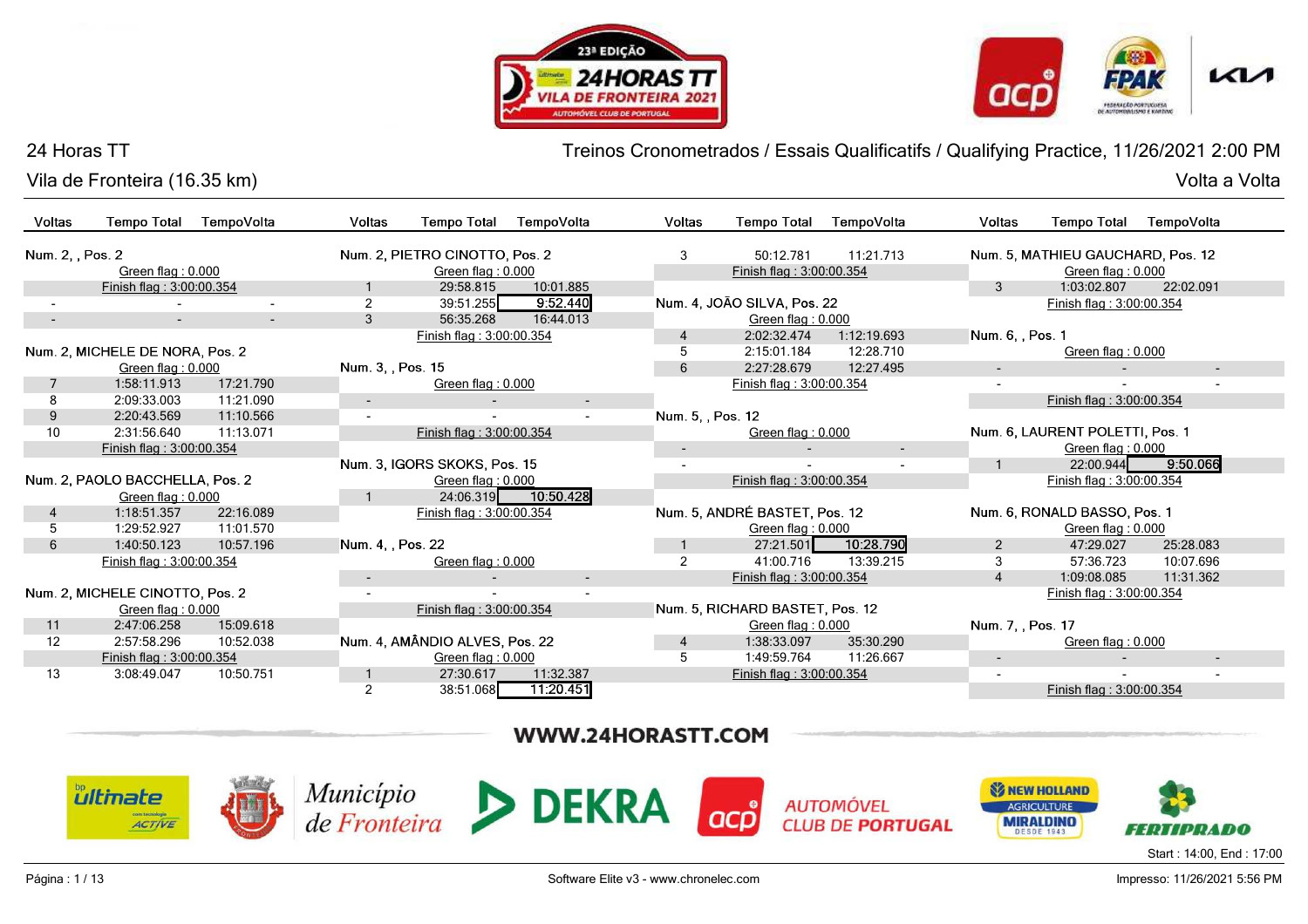



Vila de Fronteira (16.35 km)

Treinos Cronometrados / Essais Qualificatifs / Qualifying Practice, 11/26/2021 2:00 PM

| Voltas                   | <b>Tempo Total</b>              | TempoVolta | Voltas             | <b>Tempo Total</b>                 | TempoVolta               | Voltas             | <b>Tempo Total</b>               | TempoVolta | Voltas             | <b>Tempo Total</b>                   | TempoVolta  |
|--------------------------|---------------------------------|------------|--------------------|------------------------------------|--------------------------|--------------------|----------------------------------|------------|--------------------|--------------------------------------|-------------|
|                          | Num. 7, NUNO PIRES, Pos. 17     |            |                    | Finish flag: 3:00:00.354           |                          |                    |                                  |            |                    | Num. 12, ANTÓNIO MENDES, Pos. 20     |             |
|                          | Green flag: 0.000               |            |                    |                                    |                          |                    | Finish flag: 3:00:00.354         |            |                    | Green flag: 0.000                    |             |
|                          | 22:30.101                       | 10:57.010  |                    | Num. 9, PATRICE LAMOUREUX, Pos. 21 |                          |                    |                                  |            | $\overline{4}$     | 2:18:50.813                          | 19:42.594   |
|                          | Finish flag: 3:00:00.354        |            |                    | Green flag: 0.000                  |                          |                    | Num. 11, DAVID MONTEIRO, Pos. 45 |            |                    | Finish flag: 3:00:00.354             |             |
|                          |                                 |            |                    |                                    | 24:05.143 11:11.644      |                    | Green flag: 0.000                |            |                    |                                      |             |
| Num. 8, , Pos. 6         |                                 |            |                    | Finish flag: 3:00:00.354           |                          |                    | 1:30:29.761                      | 12:52.568  | Num. 14, , Pos. 4  |                                      |             |
|                          | Green flag: 0.000               |            |                    |                                    |                          |                    | 1:43:19.903                      | 12:50.142  |                    | Green flag: 0.000                    |             |
| $\overline{\phantom{a}}$ |                                 | $\sim$     | Num. 9, , Pos. 21  |                                    |                          | 3                  | 2:31:46.823                      | 48:26.920  | $\sim$             |                                      | $\sim$      |
|                          |                                 |            |                    | Green flag: 0.000                  |                          |                    | 2:44:08.287                      | 12:21.464  | $\sim$             |                                      |             |
|                          | Finish flag: 3:00:00.354        |            | $\overline{2}$     | 47:59.620                          | 23:54.477                | 5                  | 2:56:34.921                      | 12:26.634  |                    | Finish flag: 3:00:00.354             |             |
|                          |                                 |            | 3                  | 1:00:03.467                        | 12:03.847                |                    | Finish flag: 3:00:00.354         |            |                    |                                      |             |
|                          | Num. 8, BENJAMIN BUJON, Pos. 6  |            |                    | Finish flag: 3:00:00.354           |                          |                    |                                  |            |                    | Num. 14, PEDRO DIAS DA SILVA, Pos. 4 |             |
|                          | Green flag: 0.000               |            |                    |                                    |                          | Num. 12. . Pos. 20 |                                  |            |                    | Green flag: 0.000                    |             |
| $\overline{2}$           | 54:49.288                       | 33:32.001  | Num. 10, , Pos. 13 |                                    |                          |                    | Green flag: 0.000                |            |                    | 20:05.984                            | 9:54.504    |
| 3                        | 1:06:14.988                     | 11:25.700  |                    | Green flag: 0.000                  |                          |                    |                                  | $\sim$     | 2                  | 31:26.762                            | 11:20.778   |
| 4                        | 1:17:35.979                     | 11:20.991  |                    |                                    | $\overline{\phantom{a}}$ |                    |                                  |            | 3                  | 41:27.950                            | 10:01.188   |
|                          | Finish flag: 3:00:00.354        |            |                    |                                    |                          |                    | Finish flag: 3:00:00.354         |            |                    | 2:26:30.171                          | 1:45:02.221 |
|                          |                                 |            |                    | Finish flag: 3:00:00.354           |                          |                    |                                  |            | 5                  | 2:36:26.794                          | 9:56.623    |
|                          | Num. 8, LAURENT FOUQUET, Pos. 6 |            |                    |                                    |                          |                    | Num. 12, RUI MARQUES, Pos. 20    |            | 6                  | 2:46:19.909                          | 9:53.115    |
|                          | Green flag: 0.000               |            |                    | Num. 10, TIAGO REIS, Pos. 13       |                          |                    | Green flag: 0.000                |            |                    | Finish flag: 3:00:00.354             |             |
|                          | 21:17.287                       | 10:02.608  |                    | Green flag: $0.000$                |                          |                    | 1:23:14.842                      | 11:05.878  |                    |                                      |             |
|                          | Finish flag: 3:00:00.354        |            |                    | 1:21:45.562                        | 10:35.206                | 2                  | 1:38:15.613                      | 15:00.771  | Num. 15. . Pos. 25 |                                      |             |
|                          |                                 |            |                    | 1:32:21.652                        | 10:36.090                |                    | Finish flag: 3:00:00.354         |            |                    | Green flag: $0.000$                  |             |
| Num. 9, , Pos. 21        |                                 |            |                    | Finish flag: 3:00:00.354           |                          |                    |                                  |            | $\sim$             |                                      | $\sim$      |
|                          | Green flag: 0.000               |            |                    |                                    |                          |                    | Num. 12, JOÃO OLIVEIRA, Pos. 20  |            |                    |                                      |             |
|                          |                                 | $\sim$     | Num. 11, Pos. 45   |                                    |                          |                    | Green flag: 0.000                |            |                    | Finish flag: 3:00:00.354             |             |
|                          |                                 |            |                    | Green flag: 0.000                  |                          | 3                  | 1:59:08.219                      | 20:52.606  |                    |                                      |             |
|                          | 1:18:46.042                     | 18:42.575  | $\sim$             |                                    |                          |                    | Finish flag: 3:00:00.354         |            |                    |                                      |             |

# WWW.24HORASTT.COM

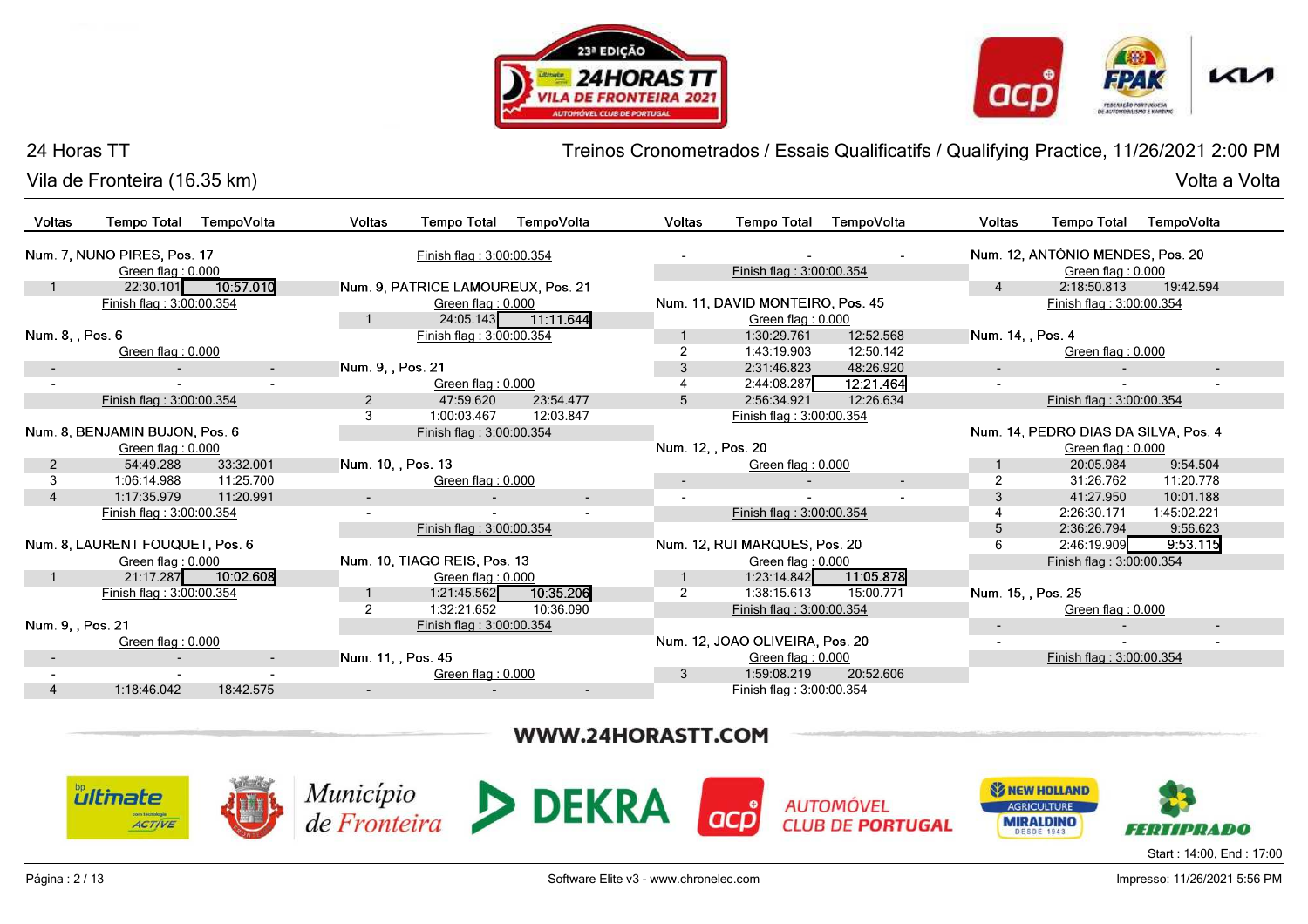



Vila de Fronteira (16.35 km)

Treinos Cronometrados / Essais Qualificatifs / Qualifying Practice, 11/26/2021 2:00 PM

| Voltas             | <b>Tempo Total</b>                 | TempoVolta | Voltas                   | <b>Tempo Total</b>                 | TempoVolta               | <b>Voltas</b>      | <b>Tempo Total</b>                 | TempoVolta | Voltas             | <b>Tempo Total</b>                 | TempoVolta  |
|--------------------|------------------------------------|------------|--------------------------|------------------------------------|--------------------------|--------------------|------------------------------------|------------|--------------------|------------------------------------|-------------|
|                    | Num. 15, ALEXANDRE FRANCO, Pos. 25 |            |                          | Num. 17, HUGUES LACAM, Pos. 10     |                          |                    |                                    |            |                    | Num. 20, LUCAS BEUROIS, Pos. 30    |             |
|                    | Green flag: 0.000                  |            |                          | Green flag: 0.000                  |                          |                    | Finish flag: 3:00:00.354           |            |                    | Green flag: 0.000                  |             |
|                    | 1:23:01.388                        | 11:28.425  |                          | 25:36.073                          | 10:44.150                |                    |                                    |            | 5                  | 2:37:11.675                        | 1:09:34.999 |
|                    | Finish flag: 3:00:00.354           |            | 2                        | 36:03.631                          | 10:27.558                |                    | Num. 19, ERIC SENT, Pos. 52        |            |                    | Finish flag: 3:00:00.354           |             |
|                    |                                    |            | 3                        | 46:41.538                          | 10:37.907                |                    | Green flag: 0.000                  |            |                    |                                    |             |
|                    | Num. 15, BRUNO OLIVEIRA, Pos. 25   |            | 4                        | 1:05:23.258                        | 18:41.720                |                    | 34:43.597                          | 13:46.520  | Num. 22. Pos. 3    |                                    |             |
|                    | Green flag: 0.000                  |            |                          | Finish flag: 3:00:00.354           |                          | $\overline{2}$     | 48:49.936                          | 14:06.339  |                    | Green flag: 0.000                  |             |
| $\overline{2}$     | 1:43:15.410                        | 20:14.022  |                          |                                    |                          |                    | Finish flag: 3:00:00.354           |            | $\sim$             |                                    | ٠           |
|                    | Finish flag: 3:00:00.354           |            | Num. 18, , Pos. 62       |                                    |                          |                    |                                    |            |                    |                                    |             |
|                    |                                    |            |                          | Green flag: 0.000                  |                          |                    | Num. 19, PATRICK BOUTRY, Pos. 52   |            |                    | Finish flag: 3:00:00.354           |             |
| Num. 16, , Pos. 37 |                                    |            | $\overline{\phantom{a}}$ |                                    | $\overline{\phantom{a}}$ |                    | Green flag: $0.000$                |            |                    |                                    |             |
|                    | Green flag: 0.000                  |            |                          | Finish flag: 3:00:00.354           |                          | 3                  | 1:09:02.796                        | 20:12.860  |                    | Num. 22, ALEXANDRE ANDRADE, Pos. 3 |             |
|                    |                                    | $\sim$     |                          |                                    |                          |                    | 1:22:21.039                        | 13:18.243  |                    | Green flag: 0.000                  |             |
|                    |                                    |            |                          | Num. 18, ANTHONY SEU, Pos. 62      |                          |                    | Finish flag: 3:00:00.354           |            | 3                  | 59:06.876                          | 25:36.839   |
|                    | Finish flag: 3:00:00.354           |            |                          | Green flag: 0.000                  |                          |                    |                                    |            | 4                  | 1:20:30.843                        | 21:23.967   |
|                    |                                    |            |                          | 48:22.112                          | 21:28.081                | Num. 20, , Pos. 30 |                                    |            |                    | Finish flag: 3:00:00.354           |             |
|                    | Num. 16, CÉSAR SEQUEIRA, Pos. 37   |            | $\overline{2}$           | 1:45:38.833                        | 57:16.721                |                    | Green flag: 0.000                  |            |                    |                                    |             |
|                    | Green flag: 0.000                  |            |                          | Finish flag: 3:00:00.354           |                          | $\sim$             |                                    |            |                    | Num. 22, CEDRIC DUPLE, Pos. 3      |             |
|                    | 1:24:07.229                        | 11:59.106  |                          |                                    |                          |                    |                                    |            |                    | Green flag: 0.000                  |             |
|                    | Finish flag: 3:00:00.354           |            |                          | Num. 18, WILLIAM CAMPBELL, Pos. 62 |                          |                    | Finish flag: 3:00:00.354           |            |                    | 19:51.796                          | 9:53.020    |
|                    |                                    |            |                          | Green flag: 0.000                  |                          |                    |                                    |            | $\overline{2}$     | 33:30.037                          | 13:38.241   |
| Num. 17, , Pos. 10 |                                    |            | 3                        | 2:23:59.530                        | 38:20.697                |                    | Num. 20. EMMANUEL ESQUIEU, Pos. 30 |            |                    | Finish flag: 3:00:00.354           |             |
|                    | Green flag: 0.000                  |            |                          | 2:41:26.807                        | 17:27.277                |                    | Green flag: 0.000                  |            |                    |                                    |             |
|                    |                                    |            |                          | Finish flag: 3:00:00.354           |                          |                    | 28:23.168                          | 12:09.819  | Num. 23, , Pos. 61 |                                    |             |
|                    |                                    |            |                          |                                    |                          |                    | 40:06.463                          | 11:43.295  |                    | Green flag: 0.000                  |             |
|                    | Finish flag: 3:00:00.354           |            | Num. 19, , Pos. 52       |                                    |                          | 3                  | 1:14:56.102                        | 34:49.639  | $\sim$             |                                    | $\sim$      |
|                    |                                    |            |                          | Green flag: 0.000                  |                          |                    | 1:27:36.676                        | 12:40.574  | $\overline{a}$     |                                    |             |
|                    |                                    |            | $\blacksquare$           |                                    |                          |                    | Finish flag: 3:00:00.354           |            |                    | Finish flag: 3:00:00.354           |             |

WWW.24HORASTT.COM

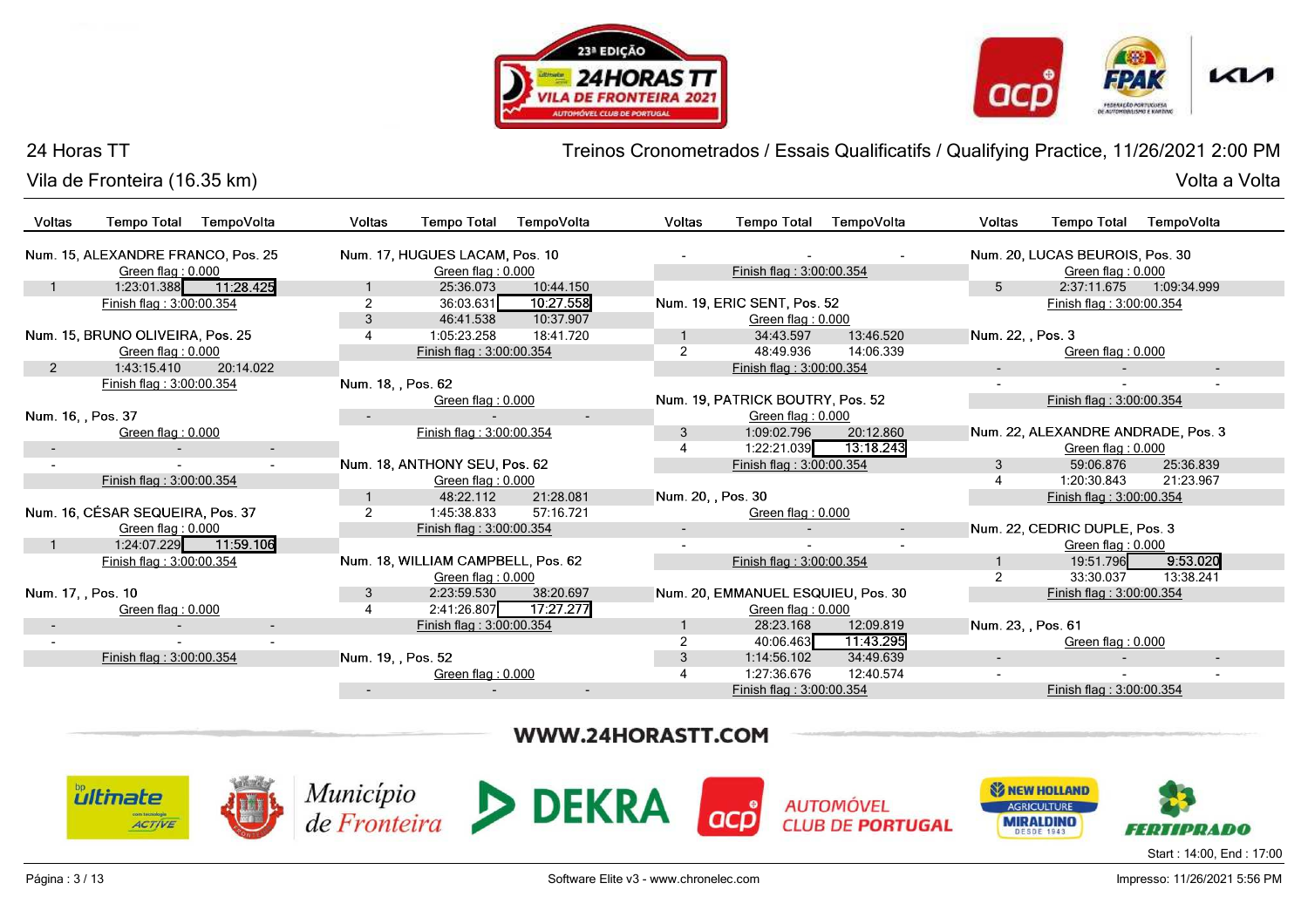



Vila de Fronteira (16.35 km)

Treinos Cronometrados / Essais Qualificatifs / Qualifying Practice, 11/26/2021 2:00 PM

| Voltas             | <b>Tempo Total</b>                             | TempoVolta                               | Voltas             | <b>Tempo Total</b>             | TempoVolta                                            | Voltas             | <b>Tempo Total</b>                  | TempoVolta                                  | Voltas             | <b>Tempo Total</b>                                              | TempoVolta               |
|--------------------|------------------------------------------------|------------------------------------------|--------------------|--------------------------------|-------------------------------------------------------|--------------------|-------------------------------------|---------------------------------------------|--------------------|-----------------------------------------------------------------|--------------------------|
| Num. 23, , Pos. 61 |                                                |                                          |                    | Green flag: 0.000              | Num. 24, NUNO CAMPOS LOURENÇO, Pos. 35                |                    | Finish flag: 3:00:00.354            |                                             | Num. 27, , Pos. 14 | Green flag: 0.000                                               |                          |
|                    | Finish flag: 3:00:00.354                       |                                          | 5                  | 1:36:21.384                    | 22:20.913                                             | Num. 26, , Pos. 49 |                                     |                                             | $\sim$             |                                                                 | $\overline{\phantom{a}}$ |
|                    |                                                |                                          | 6                  | 1:48:39.594                    | 12:18.210                                             |                    | Green flag: 0.000                   |                                             | $\sim$             |                                                                 |                          |
|                    | Num. 23, RUI CARDOSO, Pos. 61                  |                                          |                    | Finish flag: 3:00:00.354       |                                                       |                    | Finish flag: 3:00:00.354            |                                             |                    | Finish flag: 3:00:00.354                                        |                          |
|                    | Green flag: 0.000                              |                                          |                    |                                |                                                       |                    |                                     |                                             |                    |                                                                 |                          |
|                    | 1:54:17.146                                    | 16:38.261                                | Num. 25, , Pos. 28 |                                |                                                       |                    |                                     | $\sim$                                      |                    | Num. 27, EMANUEL RAMOS, Pos. 14                                 |                          |
| $\overline{2}$     | 2:11:50.843                                    | 17:33.697                                |                    | Green flag: 0.000              |                                                       |                    |                                     |                                             |                    | Green flag: 0.000                                               |                          |
|                    | Finish flag: 3:00:00.354                       |                                          |                    |                                | $\sim$                                                |                    |                                     | Num. 26, JOSÉ GONZALEZ ABELLÁN, Pos. 49     | $\mathbf{1}$       | 24:49.532                                                       | 10:36.910                |
|                    |                                                |                                          |                    | Finish flag: 3:00:00.354       |                                                       |                    | Green flag: 0.000                   |                                             | $\overline{7}$     | 2:58:34.394                                                     | 1:20:03.167              |
| Num. 24, , Pos. 35 |                                                |                                          |                    |                                |                                                       |                    | 35:01.061                           | 12:44.835                                   |                    | Finish flag: 3:00:00.354                                        |                          |
|                    | Green flag: 0.000                              |                                          |                    | Num. 25, ULISSES MOTA, Pos. 28 |                                                       | $\overline{2}$     | 47:53.203                           | 12:52.142                                   |                    |                                                                 |                          |
|                    |                                                |                                          |                    | Green flag: 0.000              |                                                       | 3                  | 1:01:23.606                         | 13:30.403                                   |                    | Num. 27, JEAN LUC DUMAS, Pos. 14                                |                          |
|                    |                                                |                                          | 3                  | 1:57:57.767                    | 19:31.426                                             |                    | Finish flag: 3:00:00.354            |                                             |                    | Green flag: 0.000                                               |                          |
|                    | Finish flag: 3:00:00.354                       |                                          | 4                  | 2:11:01.000                    | 13:03.233                                             |                    |                                     |                                             | 4                  | 1:15:08.387                                                     | 23:34.826                |
|                    |                                                |                                          | 5                  | 2:24:37.363                    | 13:36.363                                             |                    |                                     | Num. 26, DOMINGO ROMÁN PARDOS, Pos. 49      | 5                  | 1:26:44.527                                                     | 11:36.140                |
|                    | Num. 24, MIGUEL JOÃO, Pos. 35                  |                                          |                    | Finish flag: 3:00:00.354       |                                                       |                    | Green flag: 0.000                   |                                             | 6                  | 1:38:31.227                                                     | 11:46.700                |
|                    | Green flag: 0.000                              |                                          |                    |                                |                                                       | 5                  | 2:16:36.145                         | 51:19.309                                   |                    | Finish flag: 3:00:00.354                                        |                          |
| $\mathbf{1}$       | 28:33.558                                      | 12:51.085                                |                    | Num. 25, EDUARDO MOTA, Pos. 28 |                                                       |                    | Finish flag: 3:00:00.354            |                                             |                    |                                                                 |                          |
|                    | Finish flag: 3:00:00.354                       |                                          |                    | Green flag: 0.000              |                                                       |                    |                                     |                                             |                    | Num. 27, SAMUEL DUMAS, Pos. 14                                  |                          |
|                    |                                                |                                          | $\mathbf{1}$       | 1:25:34.825                    | 11:33.961                                             |                    | Num. 26, JOSÉ VASCO CUENCA, Pos. 49 |                                             |                    | Green flag: 0.000                                               |                          |
|                    |                                                | Num. 24, CARLOS LOURENÇO SIMÕES, Pos. 35 | $\overline{2}$     | 1:38:26.341                    | 12:51.516                                             |                    | Green flag: 0.000                   |                                             | $\overline{2}$     | 40:44.420                                                       | 15:54.888                |
|                    | Green flag: 0.000                              |                                          |                    | Finish flag: 3:00:00.354       |                                                       | $\overline{4}$     | 1:25:16.836                         | 23:53.230                                   | 3                  | 51:33.561                                                       | 10:49.141                |
| $\overline{2}$     | 49:49.700                                      | 21:16.142                                |                    |                                |                                                       | 6                  | 2:34:08.439                         | 17:32.294                                   |                    | Finish flag: 3:00:00.354                                        |                          |
| 3                  | 1:02:03.680                                    | 12:13.980                                |                    | Num. 25, NÉLSON BEIRÓ, Pos. 28 |                                                       | $7^{\circ}$        | 2:47:59.988                         | 13:51.549                                   |                    |                                                                 |                          |
| $\overline{4}$     | 1:14:00.471                                    | 11:56.791                                |                    | Green flag: 0.000              |                                                       |                    | Finish flag: 3:00:00.354            |                                             | Num. 28, , Pos. 63 |                                                                 |                          |
|                    | Finish flag: 3:00:00.354                       |                                          | 6                  | 2:43:23.513                    | 18:46.150                                             | 8                  | 3:01:47.482                         | 13:47.494                                   |                    | Green flag: 0.000                                               |                          |
|                    |                                                |                                          | 7                  | 2:55:52.201                    | 12:28.688                                             |                    |                                     |                                             |                    |                                                                 |                          |
|                    |                                                |                                          |                    |                                | WWW.24HORASTT.COM                                     |                    |                                     |                                             |                    |                                                                 |                          |
|                    | <b><i><u>ultinate</u></i></b><br><b>ACTIVE</b> |                                          |                    |                                | $\text{Municipio}_{\text{de Fronteira}}$ <b>DEKRA</b> |                    |                                     | <b>AUTOMÓVEL</b><br><b>CLUB DE PORTUGAL</b> |                    | <b>SI NEW HOLLAND</b><br><b>AGRICULTURE</b><br><b>MIRALDINO</b> | H HITIDIRADO             |
|                    |                                                |                                          |                    |                                |                                                       |                    |                                     |                                             |                    |                                                                 | Start: 14:00, End: 17:00 |

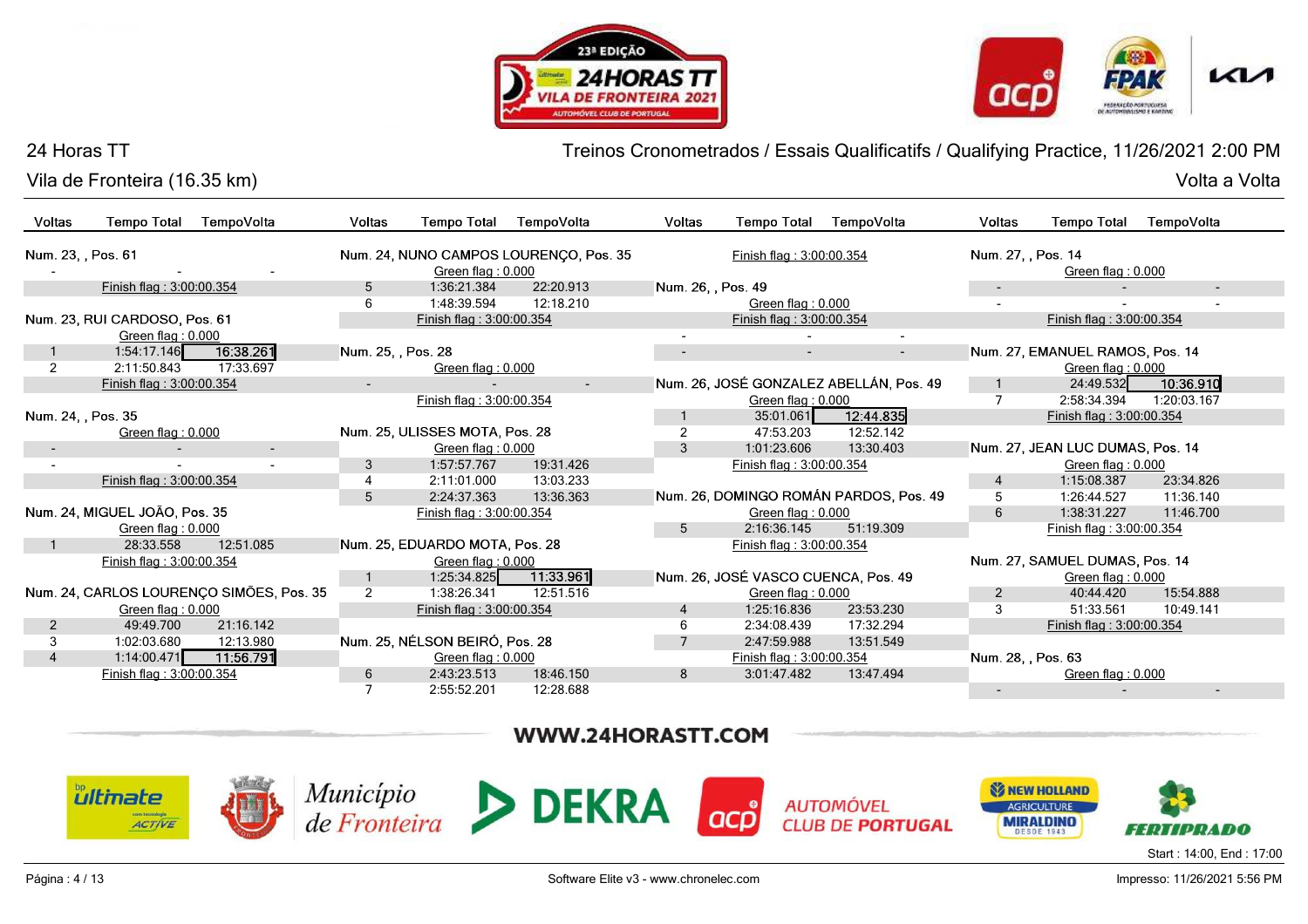![](_page_4_Picture_1.jpeg)

![](_page_4_Picture_2.jpeg)

Vila de Fronteira (16.35 km)

Treinos Cronometrados / Essais Qualificatifs / Qualifying Practice, 11/26/2021 2:00 PM

| Voltas             | <b>Tempo Total</b>                             | TempoVolta                            | Voltas                   | <b>Tempo Total</b>              | TempoVolta               | Voltas             | <b>Tempo Total</b>                    | TempoVolta                                  | Voltas             | <b>Tempo Total</b>                                              | TempoVolta               |
|--------------------|------------------------------------------------|---------------------------------------|--------------------------|---------------------------------|--------------------------|--------------------|---------------------------------------|---------------------------------------------|--------------------|-----------------------------------------------------------------|--------------------------|
| Num. 28, , Pos. 63 |                                                |                                       | Num. 31, , Pos. 11       |                                 |                          |                    | Finish flag: 3:00:00.354              |                                             | 3                  | 1:06:04.992                                                     | 20:31.055                |
|                    |                                                |                                       |                          | Green flag: 0.000               |                          |                    |                                       |                                             | $\overline{4}$     | 1:17:49.177                                                     | 11:44.185                |
|                    | Finish flag: 3:00:00.354                       |                                       | $\overline{\phantom{a}}$ |                                 | $\sim$                   |                    |                                       | Num. 32, DOMINIQUE DUBOURDIEU, Pos. 19      | 5                  | 1:29:19.091                                                     | 11:29.914                |
|                    |                                                |                                       |                          |                                 | $\sim$                   |                    | Green flag: 0.000                     |                                             |                    | Finish flag: 3:00:00.354                                        |                          |
|                    | Num. 28, SAMUEL LIMA, Pos. 63                  |                                       |                          | Finish flag: 3:00:00.354        |                          |                    | 26:46.701                             | 11:11.221                                   |                    |                                                                 |                          |
|                    | Green flag: 0.000                              |                                       |                          |                                 |                          | $\overline{2}$     | 37:46.832                             | 11:00.131                                   |                    | Num. 33, ERIC VANHAELEWYN, Pos. 27                              |                          |
|                    | 1:50:52.079                                    | 21:11.160                             |                          | Num. 31, HERVÉ LHOSTE, Pos. 11  |                          |                    | Finish flag: 3:00:00.354              |                                             |                    | Green flag: 0.000                                               |                          |
| $\overline{2}$     | 2:10:36.571                                    | 19:44.492                             |                          | Green flag: 0.000               |                          |                    |                                       |                                             | $\overline{1}$     | 32:12.422                                                       | 11:43.201                |
|                    | Finish flag: 3:00:00.354                       |                                       | $\mathbf{1}$             | 25:34.490                       | 10:48.464                |                    | Num. 32, PHILIPPE VOISIN, Pos. 19     |                                             | $\overline{2}$     | 45:33.937                                                       | 13:21.515                |
|                    |                                                |                                       | $\overline{2}$           | 36:02.709                       | 10:28.219                |                    | Green flag: 0.000                     |                                             |                    | Finish flag: 3:00:00.354                                        |                          |
|                    |                                                | Num. 28, TIAGO GERMANO GOMES, Pos. 63 | 3                        | 46:40.048                       | 10:37.339                | 5                  | 1:25:19.343                           | 17:39.976                                   |                    |                                                                 |                          |
|                    | Green flag: 0.000                              |                                       |                          | Finish flag: 3:00:00.354        |                          | 6                  | 1:37:33.306                           | 12:13.963                                   | Num. 35, , Pos. 26 |                                                                 |                          |
| 3                  | 2:55:50.277                                    | 45:13.706                             |                          |                                 |                          |                    | Finish flag: 3:00:00.354              |                                             |                    | Green flag: 0.000                                               |                          |
|                    | Finish flag: 3:00:00.354                       |                                       | Num. 32, , Pos. 19       |                                 |                          |                    |                                       |                                             |                    |                                                                 |                          |
|                    |                                                |                                       |                          | Green flag: 0.000               |                          |                    | Num. 32, JEAN-MARIE BREDIGER, Pos. 19 |                                             | $\sim$             |                                                                 |                          |
| Num. 30, , Pos. 24 |                                                |                                       |                          |                                 | $\overline{\phantom{a}}$ |                    | Green flag: 0.000                     |                                             |                    | Finish flag: 3:00:00.354                                        |                          |
|                    | Green flag: 0.000                              |                                       |                          |                                 | $\mathbf{r}$             | $\overline{7}$     | 1:54:56.289                           | 17:22.983                                   |                    |                                                                 |                          |
|                    |                                                | $\sim$                                |                          | Finish flag: 3:00:00.354        |                          | 8                  | 2:06:50.012                           | 11:53.723                                   |                    | Num. 35, BENJAMIN FAVRE, Pos. 26                                |                          |
|                    |                                                |                                       |                          |                                 |                          |                    | Finish flag: 3:00:00.354              |                                             |                    | Green flag: 0.000                                               |                          |
|                    | Finish flag: 3:00:00.354                       |                                       |                          | Num. 32, MICHEL CAPIN, Pos. 19  |                          |                    |                                       |                                             | $\mathbf{1}$       | 35:23.387                                                       | 18:21.488                |
|                    |                                                |                                       |                          | Green flag: 0.000               |                          | Num. 33, , Pos. 27 |                                       |                                             | 2                  | 1:17:41.292                                                     | 42:17.905                |
|                    | Num. 30, NICOLAS DUBERNET, Pos. 24             |                                       | 9                        | 2:25:44.966                     | 18:54.954                |                    | Green flag: 0.000                     |                                             | $\sqrt{3}$         | 1:29:16.129                                                     | 11:34.837                |
|                    | Green flag: 0.000                              |                                       |                          | Finish flag: 3:00:00.354        |                          |                    |                                       |                                             | $\overline{4}$     | 1:40:45.259                                                     | 11:29.130                |
|                    | 35:24.663                                      | 15:10.032                             |                          |                                 |                          |                    |                                       |                                             |                    | Finish flag: 3:00:00.354                                        |                          |
| $\overline{2}$     | 1:03:03.957                                    | 27:39.294                             |                          | Num. 32, ETIENNE CAPIN, Pos. 19 |                          |                    | Finish flag: 3:00:00.354              |                                             |                    |                                                                 |                          |
| 3                  | 1:14:26.593                                    | 11:22.636                             |                          | Green flag: 0.000               |                          |                    |                                       |                                             | Num. 36, , Pos. 36 |                                                                 |                          |
|                    | Finish flag: 3:00:00.354                       |                                       | 3                        | 56:21.146                       | 18:34.314                |                    | Num. 33, THIERRY ROGER, Pos. 27       |                                             |                    | Green flag: 0.000                                               |                          |
|                    |                                                |                                       | 4                        | 1:07:39.367                     | 11:18.221                |                    | Green flag: 0.000                     |                                             |                    |                                                                 |                          |
|                    |                                                |                                       |                          |                                 | WWW.24HORASTT.COM        |                    |                                       |                                             |                    |                                                                 |                          |
|                    | <b><i><u>ultinate</u></i></b><br><b>ACTIVE</b> |                                       |                          |                                 | Município DEKRA          |                    | $\bullet$                             | <b>AUTOMÓVEL</b><br><b>CLUB DE PORTUGAL</b> |                    | <b>SI NEW HOLLAND</b><br><b>AGRICULTURE</b><br><b>MIRALDINO</b> |                          |
|                    |                                                |                                       |                          |                                 |                          |                    |                                       |                                             |                    |                                                                 | Start: 14:00, End: 17:00 |

![](_page_4_Picture_9.jpeg)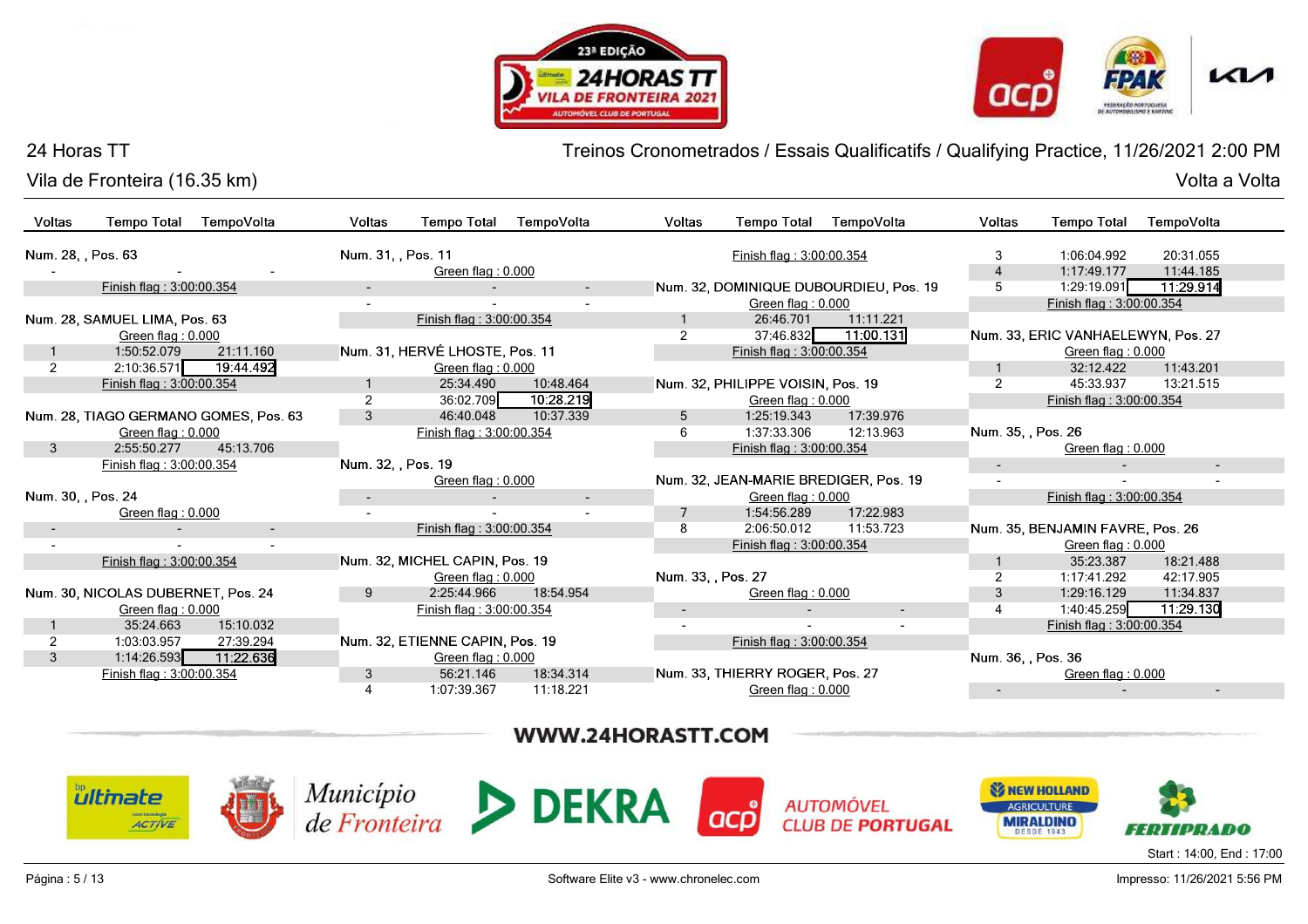![](_page_5_Picture_1.jpeg)

![](_page_5_Picture_2.jpeg)

Vila de Fronteira (16.35 km)

Treinos Cronometrados / Essais Qualificatifs / Qualifying Practice, 11/26/2021 2:00 PM

Volta a Volta Volta a Volta

| Voltas            | <b>Tempo Total</b>                 | TempoVolta                             | Voltas             | <b>Tempo Total</b>                 | TempoVolta                                            | Voltas             | <b>Tempo Total</b>               | TempoVolta              | Voltas             | <b>Tempo Total</b>               | TempoVolta               |
|-------------------|------------------------------------|----------------------------------------|--------------------|------------------------------------|-------------------------------------------------------|--------------------|----------------------------------|-------------------------|--------------------|----------------------------------|--------------------------|
|                   | Num. 36, , Pos. 36                 |                                        | 13                 | 3:05:05.283                        | 11:03.642                                             |                    | Finish flag: 3:00:00.354         |                         | $\mathbf{1}$       | 20:29.767                        | 10:03.863                |
|                   |                                    |                                        |                    |                                    |                                                       |                    |                                  |                         | $\overline{2}$     | 31:53.909                        | 11:24.142                |
|                   | Finish flag: 3:00:00.354           |                                        |                    | Num. 37, WILFRIED MÉRAFINA, Pos. 5 |                                                       |                    | Num. 38, CRISTELA MARTO, Pos. 59 |                         |                    | Finish flag: 3:00:00.354         |                          |
|                   |                                    |                                        |                    | Green flag: 0.000                  |                                                       |                    | Green flag: 0.000                |                         |                    |                                  |                          |
|                   |                                    | Num. 36, FERNANDO FERRAND MALATESTA, P | $\mathbf{1}$       | 31:50.967                          | 15:53.775                                             | $\overline{2}$     | 2:15:53.526                      | 26:18.104               |                    | Num. 40, RICARDO PORÉM, Pos. 7   |                          |
|                   | Green flag: 0.000                  |                                        | $\overline{c}$     | 42:15.074                          | 10:24.107                                             | 3                  | 2:31:22.717                      | 15:29.191               |                    | Green flag: 0.000                |                          |
| 3                 | 1:17:15.958                        | 34:38.365                              | 3                  | 52:22.063                          | 10:06.989                                             | $\overline{4}$     | 2:46:16.226                      | 14:53.509               | 3                  | 1:58:16.279                      | 1:26:22.370              |
| 4                 | 1:29:13.684                        | 11:57.726                              | 4                  | 1:02:24.366                        | 10:02.303                                             |                    | Finish flag: 3:00:00.354         |                         | $\overline{4}$     | 2:09:13.239                      | 10:56.960                |
|                   | Finish flag: 3:00:00.354           |                                        | 5                  | 1:14:15.309                        | 11:50.943                                             | 5                  | 3:01:06.338                      | 14:50.112               | 5                  | 2:19:22.506                      | 10:09.267                |
|                   |                                    |                                        |                    | Finish flag: 3:00:00.354           |                                                       |                    |                                  |                         |                    | Finish flag: 3:00:00.354         |                          |
|                   | Num. 36, PIERRE COUILLET, Pos. 36  |                                        |                    |                                    |                                                       | Num. 39, , Pos. 65 |                                  |                         |                    |                                  |                          |
|                   | Green flag: 0.000                  |                                        |                    | Num. 37, GREGORY FARGIER, Pos. 5   |                                                       |                    | Green flag: 0.000                |                         | Num. 41, , Pos. 55 |                                  |                          |
|                   | 30:22.514                          | 15:46.601                              |                    | Green flag: 0.000                  |                                                       |                    |                                  |                         |                    | Green flag: 0.000                |                          |
| $\overline{2}$    | 42:37.593                          | 12:15.079                              | 6                  | 1:36:42.005                        | 22:26.696                                             |                    | Finish flag: 3:00:00.354         |                         | $\sim$             |                                  |                          |
|                   | Finish flag: 3:00:00.354           |                                        | 7                  | 1:48:02.569                        | 11:20.564                                             |                    |                                  |                         | $\sim$             |                                  |                          |
|                   |                                    |                                        | 8                  | 1:59:37.505                        | 11:34.936                                             |                    | Num. 39, LUÍS ALEMÃO, Pos. 65    |                         |                    | Finish flag: 3:00:00.354         |                          |
| Num. 37, , Pos. 5 |                                    |                                        | 9                  | 2:11:02.816                        | 11:25.311                                             |                    | Green flag: 0.000                |                         |                    |                                  |                          |
|                   | Green flag: 0.000                  |                                        |                    | Finish flag: 3:00:00.354           |                                                       |                    | 2:20:29.344                      | 1:05:50.795             |                    | Num. 41, SÉRGIO MOURATO, Pos. 55 |                          |
|                   | Finish flag: 3:00:00.354           |                                        |                    |                                    |                                                       |                    | Finish flag: 3:00:00.354         |                         |                    | Green flag: 0.000                |                          |
|                   |                                    |                                        | Num. 38, , Pos. 59 |                                    |                                                       |                    |                                  |                         |                    | 1:58:23.663                      | 14:03.101                |
| $\sim$            | $\overline{a}$                     | $\overline{\phantom{a}}$               |                    | Green flag: 0.000                  |                                                       | Num. 40, , Pos. 7  |                                  |                         |                    | Finish flag: 3:00:00.354         |                          |
|                   |                                    |                                        |                    | Finish flag: 3:00:00.354           |                                                       |                    | Green flag: 0.000                |                         |                    |                                  |                          |
|                   | Num. 37, BLANDINE MÉRAFINA, Pos. 5 |                                        | $\sim$             |                                    | $\blacksquare$                                        | $\sim$             |                                  | $\sim$                  |                    | Num. 41, JOSÉ PEREIRA, Pos. 55   |                          |
|                   | Green flag: 0.000                  |                                        | $\sim$             |                                    | $\sim$                                                |                    |                                  |                         |                    | Green flag: $0.000$              |                          |
| 10 <sup>1</sup>   | 2:28:16.388                        | 17:13.572                              |                    |                                    |                                                       |                    | Finish flag: 3:00:00.354         |                         | $\overline{2}$     | 2:24:59.759                      | 26:36.096                |
| 11                | 2:42:05.125                        | 13:48.737                              |                    | Num. 38, CARLA GAMEIRO, Pos. 59    |                                                       |                    |                                  |                         | 3                  | 2:39:27.789                      | 14:28.030                |
| 12                | 2:54:01.641                        | 11:56.516                              |                    | Green flag: 0.000                  |                                                       |                    | Num. 40, JOÃO FERREIRA, Pos. 7   |                         |                    | Finish flag: 3:00:00.354         |                          |
|                   | Finish flag: 3:00:00.354           |                                        | $\mathbf 1$        | 1:49:35.422                        | 20:13.674                                             |                    | Green flag: 0.000                |                         |                    |                                  |                          |
|                   |                                    |                                        |                    |                                    |                                                       |                    |                                  |                         |                    |                                  |                          |
|                   |                                    |                                        |                    |                                    | WWW.24HORASTT.COM                                     |                    |                                  |                         |                    |                                  |                          |
|                   |                                    |                                        |                    |                                    |                                                       |                    |                                  |                         |                    |                                  |                          |
|                   | <b><i><u>ultinate</u></i></b>      |                                        |                    |                                    | $\text{Municipio}_{\text{de Fronteira}}$ <b>DEKRA</b> |                    |                                  |                         |                    | <b>SZ NEW HOLLAND</b>            |                          |
|                   |                                    |                                        |                    |                                    |                                                       |                    |                                  | <b>AUTOMÓVEL</b>        |                    | <b>AGRICULTURE</b>               |                          |
|                   | <b>ACTIVE</b>                      |                                        |                    |                                    |                                                       |                    |                                  | <b>CLUB DE PORTUGAL</b> |                    | <b>MIRALDINO</b>                 | ни примо                 |
|                   |                                    |                                        |                    |                                    |                                                       |                    |                                  |                         |                    |                                  | Start: 14:00, End: 17:00 |

![](_page_5_Picture_9.jpeg)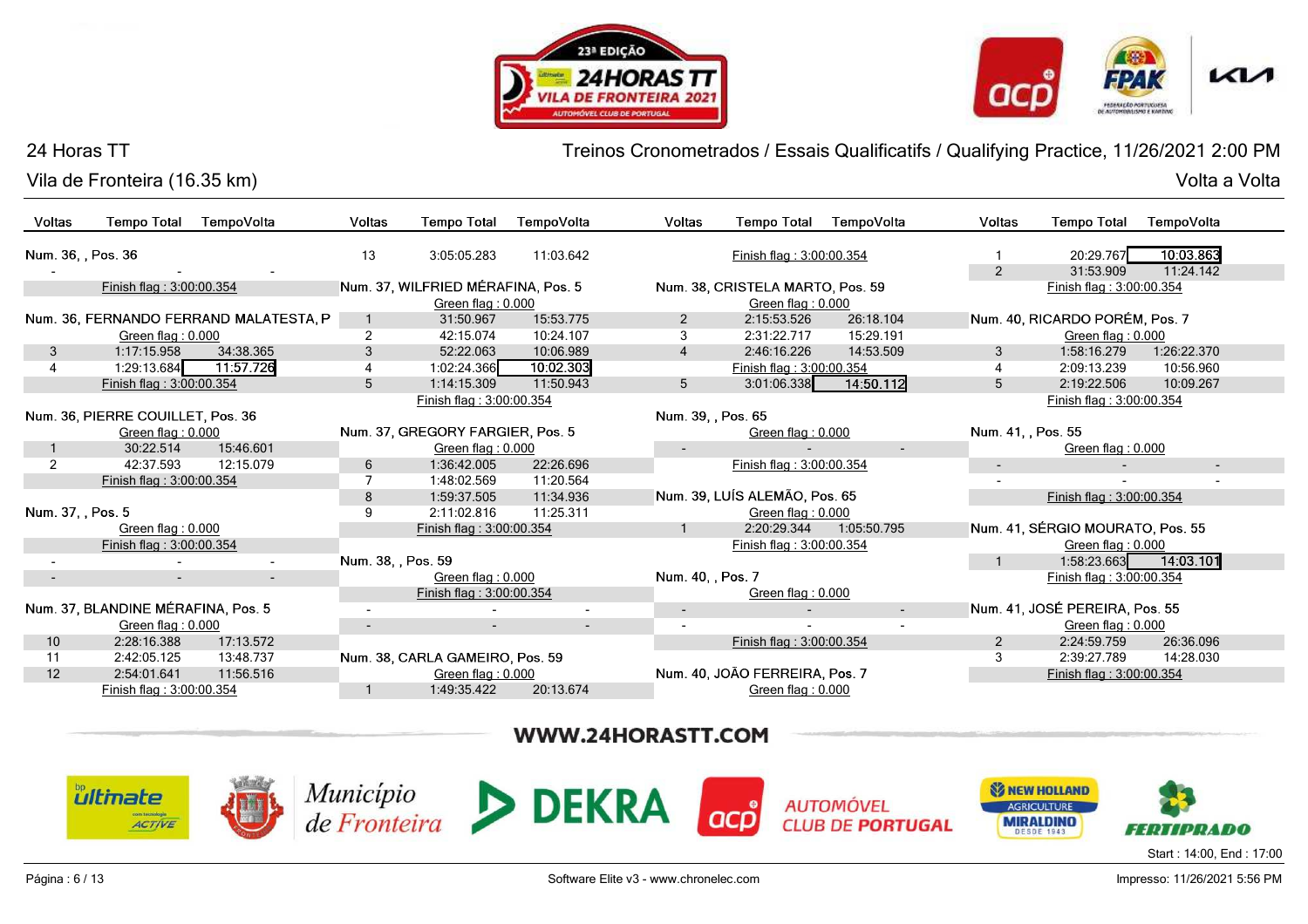![](_page_6_Picture_1.jpeg)

![](_page_6_Picture_2.jpeg)

Vila de Fronteira (16.35 km)

Treinos Cronometrados / Essais Qualificatifs / Qualifying Practice, 11/26/2021 2:00 PM

| Voltas             | <b>Tempo Total</b>                                       | TempoVolta                               | Voltas             | <b>Tempo Total</b>                      | TempoVolta  | Voltas             | <b>Tempo Total</b>              | TempoVolta                             | <b>Voltas</b>      | <b>Tempo Total</b>                                   | TempoVolta |
|--------------------|----------------------------------------------------------|------------------------------------------|--------------------|-----------------------------------------|-------------|--------------------|---------------------------------|----------------------------------------|--------------------|------------------------------------------------------|------------|
|                    | Num. 41, ANTÓNIO RODRIGUES, Pos. 55<br>Green flag: 0.000 |                                          |                    | 2:46:57.233<br>Finish flag: 3:00:00.354 | 39:11.565   |                    | Finish flag: 3:00:00.354        |                                        |                    | Num. 46, RUI GONÇALVES, Pos. 39<br>Green flag: 0.000 |            |
|                    | Finish flag: 3:00:00.354                                 |                                          |                    |                                         |             | Num. 45., Pos. 46  |                                 |                                        | 3                  | 2:02:18.973                                          | 24:16.296  |
|                    | 3:06:59.622                                              | 27:31.833                                |                    | Num. 43, ANTOINE VITSE, Pos. 8          |             |                    | Green flag: 0.000               |                                        |                    | 2:18:30.047                                          | 16:11.074  |
|                    |                                                          |                                          |                    | Green flag: 0.000                       |             |                    |                                 |                                        |                    | Finish flag: 3:00:00.354                             |            |
| Num. 42. . Pos. 31 |                                                          |                                          |                    | 38:48.512                               | 10:26.847   |                    |                                 |                                        |                    |                                                      |            |
|                    | Green flag: 0.000                                        |                                          | $\overline{2}$     | 49:12.871                               | 10:24.359   |                    | Finish flag: 3:00:00.354        |                                        | Num. 47, , Pos. 44 |                                                      |            |
|                    |                                                          | $\sim$                                   |                    | Finish flag: 3:00:00.354                |             |                    |                                 |                                        |                    | Green flag: 0.000                                    |            |
|                    |                                                          |                                          |                    |                                         |             |                    |                                 | Num. 45, JOÃO FILIPE MONTEIRO, Pos. 46 | $\sim$             |                                                      | $\sim$     |
|                    | Finish flag: 3:00:00.354                                 |                                          |                    | Num. 43, GONÇALO GUERREIRO, Pos. 8      |             |                    | Green flag: $0.000$             |                                        |                    |                                                      |            |
|                    |                                                          |                                          |                    | Green flag: 0.000                       |             |                    | 1:36:48.782                     | 12:22.330                              |                    | Finish flag: 3:00:00.354                             |            |
|                    |                                                          | Num. 42, TIAGO PIFANO RODRIGUES, Pos. 31 | 3                  | 1:15:44.763                             | 26:31.892   |                    | 1:49:39.815                     | 12:51.033                              |                    |                                                      |            |
|                    | Green flag: 0.000                                        |                                          |                    | Finish flag: 3:00:00.354                |             | 3                  | 2:07:13.609                     | 17:33.794                              |                    | Num. 47, STIJN VAN ERP, Pos. 44                      |            |
|                    | 1:24:38.010                                              | 11:44.327                                |                    |                                         |             |                    | Finish flag: 3:00:00.354        |                                        |                    | Green flag: 0.000                                    |            |
| 2                  | 1:37:44.337                                              | 13:06.327                                | Num. 44, , Pos. 53 |                                         |             |                    |                                 |                                        |                    | 1:26:48.250                                          | 12:19.117  |
|                    | Finish flag: 3:00:00.354                                 |                                          |                    | Green flag: 0.000                       |             | Num. 46, , Pos. 39 |                                 |                                        | $\overline{2}$     | 1:39:29.583                                          | 12:41.333  |
|                    |                                                          |                                          | $\sim$             |                                         | $\sim$      |                    | Green flag: 0.000               |                                        |                    | Finish flag: 3:00:00.354                             |            |
| Num. 43. , Pos. 8  |                                                          |                                          |                    |                                         |             | $\sim$             |                                 |                                        |                    |                                                      |            |
|                    | Green flag: 0.000                                        |                                          |                    | Finish flag: 3:00:00.354                |             |                    |                                 |                                        | Num. 48, , Pos. 32 |                                                      |            |
|                    | 1:25:59.600                                              | 10:14.837                                |                    |                                         |             |                    | Finish flag: 3:00:00.354        |                                        |                    | Green flag: 0.000                                    |            |
| 5                  | 1:57:40.437                                              | 31:40.837                                |                    | Num. 44, ROGER DUTARDRE, Pos. 53        |             |                    |                                 |                                        |                    | Finish flag: 3:00:00.354                             |            |
| 6                  | 2:07:45.668                                              | 10:05.231                                |                    | Green flag: $0.000$                     |             |                    | Num. 46, JOHAN SENDERS, Pos. 39 |                                        | $\sim$             |                                                      |            |
|                    |                                                          |                                          |                    | 1:06:24.528                             | 13:37.198   |                    | Green flag: $0.000$             |                                        | ٠                  |                                                      |            |
|                    |                                                          |                                          |                    | Finish flag: 3:00:00.354                |             |                    | 1:25:32.005                     | 12:05.906                              |                    |                                                      |            |
|                    | Finish flag: 3:00:00.354                                 |                                          |                    |                                         |             |                    | 1:38:02.677                     | 12:30.672                              |                    | Num. 48, PIETER DE BACKERE, Pos. 32                  |            |
|                    |                                                          |                                          |                    | Num. 44, FRANCOIS SIX, Pos. 53          |             |                    | Finish flag: 3:00:00.354        |                                        |                    | Green flag: 0.000                                    |            |
|                    | Num. 43, SEBASTIEN GUYETTE, Pos. 8                       |                                          |                    | Green flag: 0.000                       |             |                    |                                 |                                        |                    | 33:35.681                                            | 12:25.774  |
|                    | Green flag: $0.000$                                      |                                          | $\overline{2}$     | 2:25:06.655                             | 1:18:42.127 |                    |                                 |                                        |                    | Finish flag: 3:00:00.354                             |            |

# WWW.24HORASTT.COM

![](_page_6_Picture_9.jpeg)

![](_page_6_Picture_10.jpeg)

![](_page_6_Picture_11.jpeg)

![](_page_6_Picture_12.jpeg)

**AUTOMÓVEL CLUB DE PORTUGAL** 

![](_page_6_Picture_14.jpeg)

Start : 14:00, End : 17:00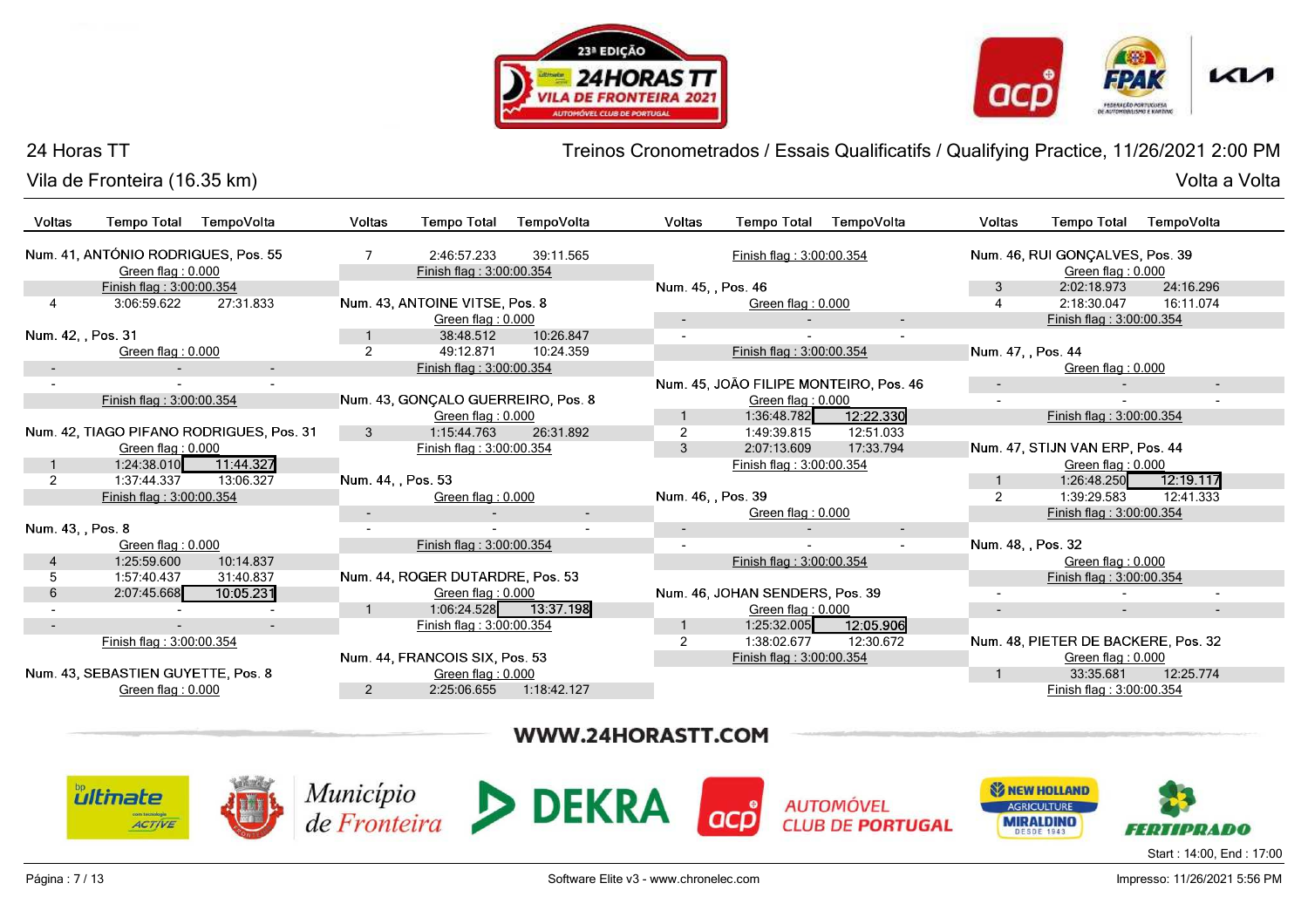![](_page_7_Picture_1.jpeg)

![](_page_7_Picture_2.jpeg)

Volta a Volta

#### 24 Horas TT

Vila de Fronteira (16.35 km)Volta a Volta

Treinos Cronometrados / Essais Qualificatifs / Qualifying Practice, 11/26/2021 2:00 PM

| Voltas             | <b>Tempo Total</b>                  | TempoVolta               | <b>Voltas</b>      | <b>Tempo Total</b>                   | TempoVolta | <b>Voltas</b>    | <b>Tempo Total</b>                  | TempoVolta                              | Voltas             | <b>Tempo Total</b>           | TempoVolta |
|--------------------|-------------------------------------|--------------------------|--------------------|--------------------------------------|------------|------------------|-------------------------------------|-----------------------------------------|--------------------|------------------------------|------------|
|                    | Num. 48, PIETER DE BACKERE, Pos. 32 |                          |                    | Num. 49, AXEL KNAUF, Pos. 16         |            |                  | 59:02.089                           | 28:18.874                               |                    | Finish flag: 3:00:00.354     |            |
|                    | Finish flag: 3:00:00.354            |                          |                    | Green flag: 0.000                    |            | $\overline{2}$   | 1:13:59.826                         | 14:57.737                               |                    |                              |            |
|                    |                                     |                          | $\mathbf{1}$       | 1:39:56.033                          | 11:23.263  |                  | Finish flag: 3:00:00.354            |                                         | Num. 52, , Pos. 64 |                              |            |
|                    | Num. 48, PIETER CRACCO, Pos. 32     |                          | $\overline{2}$     | 1:50:48.989                          | 10:52.956  |                  |                                     |                                         |                    | Green flag: 0.000            |            |
|                    | Green flag: 0.000                   |                          |                    | Finish flag: 3:00:00.354             |            |                  | Num. 50, DANIEL GUARATO, Pos. 56    |                                         |                    |                              |            |
| 2                  | 59:40.451                           | 26:04.770                |                    |                                      |            |                  | Green flag: 0.000                   |                                         |                    |                              |            |
| 3                  | 1:12:30.124                         | 12:49.673                |                    | Num. 49, XAVIER KNAUF, Pos. 16       |            | 3                | 1:41:37.826                         | 27:38.000                               |                    | Finish flag: 3:00:00.354     |            |
|                    | 1:24:15.062                         | 11:44.938                |                    | Green flag: 0.000                    |            |                  | 1:55:44.752                         | 14:06.926                               |                    |                              |            |
| 5                  | 1:36:19.361                         | 12:04.299                | 3                  | 2:07:51.168                          | 17:02.179  | 5                | 2:10:24.432                         | 14:39.680                               | Num. 53, , Pos. 57 |                              |            |
|                    | Finish flag: 3:00:00.354            |                          | 4                  | 2:19:20.429                          | 11:29.261  |                  | Finish flag: 3:00:00.354            |                                         |                    | Green flag: 0.000            |            |
|                    |                                     |                          | $\overline{5}$     | 2:30:24.094                          | 11:03.665  |                  |                                     |                                         |                    |                              | $\sim$     |
|                    | Num. 48, JULIEN DEMUYNCK, Pos. 32   |                          |                    | Finish flag: 3:00:00.354             |            | Num. 51. Pos. 40 |                                     |                                         |                    |                              |            |
|                    | Green flag: 0.000                   |                          |                    |                                      |            |                  | Green flag: 0.000                   |                                         |                    | Finish flag: 3:00:00.354     |            |
| 8                  | 2:46:44.945                         | 23:15.602                |                    | Num. 49, SÉBASTIEN KNAUF, Pos. 16    |            |                  | Finish flag: 3:00:00.354            |                                         |                    |                              |            |
|                    | Finish flag: 3:00:00.354            |                          |                    | Green flag: 0.000                    |            |                  |                                     |                                         |                    | Num. 53, BRUNO AGRA, Pos. 57 |            |
| 9                  | 3:00:52.861                         | 14:07.916                | 6                  | 2:47:13.028                          | 16:48.934  |                  |                                     |                                         |                    | Green flag: 0.000            |            |
|                    |                                     |                          |                    | 2:59:45.393                          | 12:32.365  |                  |                                     |                                         | 2                  | 2:02:56.819                  | 25:14.032  |
|                    | Num. 48, STEVE DE BACKERE, Pos. 32  |                          |                    | Finish flag: 3:00:00.354             |            |                  |                                     | Num. 51, MIGUEL ESPIRITO SANTO, Pos. 40 | 3                  | 2:17:32.937                  | 14:36.118  |
|                    | Green flag: 0.000                   |                          | 8                  | 3:12:23.259                          | 12:37.866  |                  | Green flag: 0.000                   |                                         |                    | Finish flag: 3:00:00.354     |            |
| 6                  | 2:02:40.538                         | 26:21.177                |                    |                                      |            | 4                | 2:57:09.455                         | 46:10.533                               |                    |                              |            |
|                    | 2:23:29.343                         | 20:48.805                | Num. 50, , Pos. 56 |                                      |            |                  | Finish flag: 3:00:00.354            |                                         |                    | Num. 53, PEDRO AGRA, Pos. 57 |            |
|                    | Finish flag: 3:00:00.354            |                          |                    | Green flag: 0.000                    |            | 5                | 3:14:09.532                         | 17:00.077                               |                    | Green flag: 0.000            |            |
|                    |                                     |                          | $\sim$             |                                      | $\sim$     |                  |                                     |                                         |                    | 1:37:42.787                  | 15:27.511  |
| Num. 49. , Pos. 16 |                                     |                          |                    |                                      | $\sim$     |                  | Num. 51, JOÃO CHAMBEL JOSÉ, Pos. 40 |                                         |                    | Finish flag: 3:00:00.354     |            |
|                    | Green flag: 0.000                   |                          |                    | Finish flag: 3:00:00.354             |            |                  | Green flag: 0.000                   |                                         |                    |                              |            |
|                    | Finish flag: 3:00:00.354            |                          |                    |                                      |            |                  | 1:45:31.539                         | 12:19.878                               |                    |                              |            |
|                    |                                     | $\sim$                   |                    | Num. 50, ERTIENNE SMULEVICI, Pos. 56 |            |                  | 1:57:40.147                         | 12:08.608                               |                    |                              |            |
|                    | $\sim$                              | $\overline{\phantom{a}}$ |                    | Green flag: 0.000                    |            | 3                | 2:10:58.922                         | 13:18.775                               |                    |                              |            |

# WWW.24HORASTT.COM

![](_page_7_Picture_8.jpeg)

![](_page_7_Picture_9.jpeg)

![](_page_7_Picture_10.jpeg)

![](_page_7_Picture_11.jpeg)

![](_page_7_Picture_12.jpeg)

![](_page_7_Picture_13.jpeg)

Start : 14:00, End : 17:00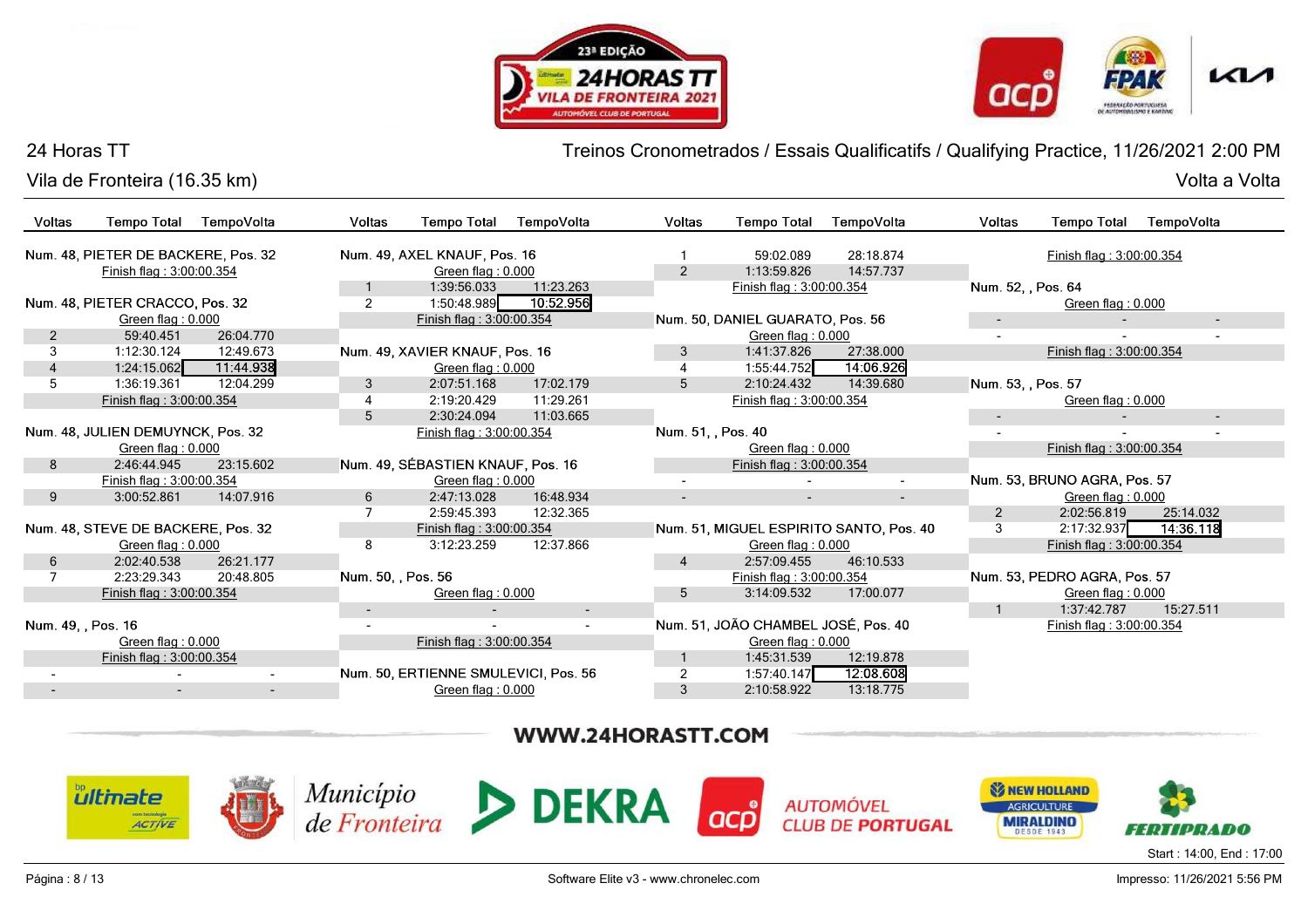![](_page_8_Picture_1.jpeg)

![](_page_8_Picture_2.jpeg)

Vila de Fronteira (16.35 km)

Treinos Cronometrados / Essais Qualificatifs / Qualifying Practice, 11/26/2021 2:00 PM

| Voltas             | <b>Tempo Total</b>               | TempoVolta | <b>Voltas</b>      | <b>Tempo Total</b>                 | TempoVolta                               | Voltas             | <b>Tempo Total</b>       | TempoVolta                                | <b>Voltas</b>      | <b>Tempo Total</b>               | TempoVolta |
|--------------------|----------------------------------|------------|--------------------|------------------------------------|------------------------------------------|--------------------|--------------------------|-------------------------------------------|--------------------|----------------------------------|------------|
|                    | Num. 53, RICARDO AGRA, Pos. 57   |            |                    |                                    |                                          |                    |                          | Num. 59, CARLOS OLIVEIRA MACEDO, Pos. 38  |                    | Num. 60, JOSÉ MARTINS, Pos. 43   |            |
|                    | Green flag: $0.000$              |            |                    | Finish flag: 3:00:00.354           |                                          |                    | Green flag: $0.000$      |                                           |                    | Green flag: $0.000$              |            |
| $\overline{4}$     | 2:41:38.263                      | 24:05.326  |                    |                                    |                                          | 6                  | 2:56:19.658              | 18:21.346                                 | $\overline{4}$     | 2:19:25.671                      | 22:16.908  |
|                    | 2:56:33.903                      | 14:55.640  |                    |                                    | Num. 57, PEDRO LARANJEIRO CAVALEIRO, Pos |                    | Finish flag: 3:00:00.354 |                                           |                    | 2:33:09.946                      | 13:44.275  |
|                    | Finish flag: 3:00:00.354         |            |                    | Green flag: 0.000                  |                                          |                    |                          |                                           | 6                  | 2:46:22.098                      | 13:12.152  |
|                    |                                  |            |                    | 2:11:16.827                        | 53:44.320                                |                    |                          | Num. 59, JOAQUIM FERREIRA CORREIA, Pos. 3 |                    | Finish flag: 3:00:00.354         |            |
| Num. 55, , Pos. 33 |                                  |            | $\overline{2}$     | 2:27:07.894                        | 15:51.067                                |                    | Green flag: 0.000        |                                           |                    |                                  |            |
|                    | Green flag: 0.000                |            | 3                  | 2:43:46.097                        | 16:38.203                                | 2                  | 1:49:08.713              | 20:31.074                                 |                    | Num. 60, VÍTOR SILVA, Pos. 43    |            |
|                    |                                  | $\sim$     |                    | Finish flag: 3:00:00.354           |                                          | 3                  | 2:03:57.646              | 14:48.933                                 |                    | Green flag: 0.000                |            |
|                    |                                  |            |                    |                                    |                                          |                    | Finish flag: 3:00:00.354 |                                           |                    | 1:32:02.682                      | 12:40.119  |
|                    | Finish flag: 3:00:00.354         |            | Num. 58, , Pos. 41 |                                    |                                          |                    |                          |                                           | 2                  | 1:44:56.738                      | 12:54.056  |
|                    |                                  |            |                    | Green flag: $0.000$                |                                          |                    |                          | Num. 59, JOÃO PERDIGÃO MARQUES, Pos. 38   | 3                  | 1:57:08.763                      | 12:12.025  |
|                    | Num. 55, MÁRIO FAUSTINO, Pos. 33 |            | $\sim$             |                                    | $\sim$                                   |                    | Green flag: 0.000        |                                           |                    | Finish flag: 3:00:00.354         |            |
|                    | Green flag: 0.000                |            |                    |                                    | $\sim$                                   |                    | 1:28:37.639              | 12:03.052                                 |                    |                                  |            |
|                    | 1:27:37.637 11:52.007            |            |                    | Finish flag: 3:00:00.354           |                                          |                    | Finish flag: 3:00:00.354 |                                           |                    | Num. 60, MARCO MARQUES, Pos. 43  |            |
|                    | Finish flag: 3:00:00.354         |            |                    |                                    |                                          |                    |                          |                                           |                    | Green flag: 0.000                |            |
|                    |                                  |            |                    | Num. 58, RICARDO SISMEIRO, Pos. 41 |                                          |                    |                          | Num. 59, PAULO MARTINS NUNES, Pos. 38     |                    | Finish flag: 3:00:00.354         |            |
|                    | Num. 55, MIGUEL MARQUES, Pos. 33 |            |                    | Green flag: 0.000                  |                                          |                    | Green flag: 0.000        |                                           | $\overline{7}$     | 3:04:16.938                      | 17:54.840  |
|                    | Green flag: 0.000                |            |                    | 1:27:30.834                        | 12:09.582                                | $\overline{4}$     | 2:23:29.925              | 19:32.279                                 |                    |                                  |            |
|                    | 1:48:01.162                      | 20:23.525  | 2                  | 1:40:09.219                        | 12:38.385                                | 5                  | 2:37:58.312              | 14:28.387                                 | Num. 61, , Pos. 54 |                                  |            |
| 3                  | 2:00:45.975                      | 12:44.813  | 3                  | 1:55:50.162                        | 15:40.943                                |                    | Finish flag: 3:00:00.354 |                                           |                    | Green flag: 0.000                |            |
| 4                  | 2:13:12.801                      | 12:26.826  |                    | Finish flag: 3:00:00.354           |                                          |                    |                          |                                           | $\sim$             |                                  | $\sim$     |
| 5                  | 2:35:57.678                      | 22:44.877  |                    |                                    |                                          | Num. 60, , Pos. 43 |                          |                                           |                    |                                  |            |
|                    | Finish flag: 3:00:00.354         |            | Num. 59, , Pos. 38 |                                    |                                          |                    | Green flag: 0.000        |                                           |                    | Finish flag: 3:00:00.354         |            |
|                    |                                  |            |                    | Green flag: 0.000                  |                                          | $\sim$             |                          |                                           |                    |                                  |            |
|                    | Num. 57. . Pos. 60               |            |                    |                                    | ۰.                                       |                    |                          |                                           |                    | Num. 61, JOAQUIM SERRÃO, Pos. 54 |            |
|                    | Green flag: 0.000                |            |                    | Finish flag: 3:00:00.354           |                                          |                    | Finish flag: 3:00:00.354 |                                           |                    | Green flag: $0.000$              |            |
|                    |                                  | $\sim$     |                    |                                    |                                          |                    |                          |                                           |                    | 1:33:47.901                      | 13:51.678  |
|                    |                                  |            |                    |                                    |                                          |                    |                          |                                           |                    |                                  |            |

# WWW.24HORASTT.COM

![](_page_8_Picture_8.jpeg)

Página : 9 / 13

Software Elite v3 - www.chronelec.com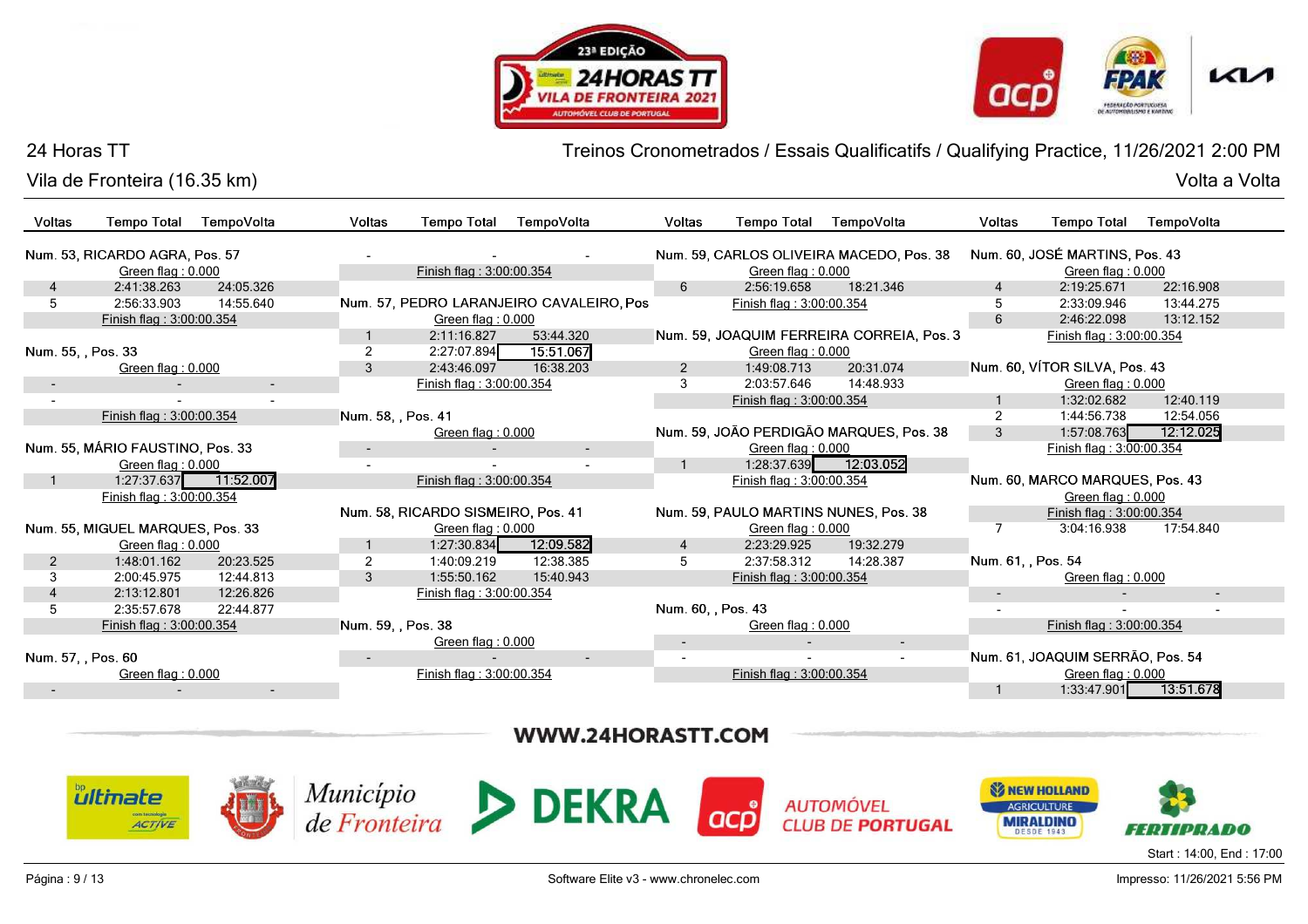![](_page_9_Picture_1.jpeg)

![](_page_9_Picture_2.jpeg)

Volta a Volta

#### 24 Horas TT

Vila de Fronteira (16.35 km)Volta a Volta

Treinos Cronometrados / Essais Qualificatifs / Qualifying Practice, 11/26/2021 2:00 PM

| Voltas             | <b>Tempo Total</b>               | TempoVolta | <b>Voltas</b>            | <b>Tempo Total</b>             | TempoVolta                                 | Voltas             | Tempo Total                        | TempoVolta                           | Voltas             | <b>Tempo Total</b>                | TempoVolta               |
|--------------------|----------------------------------|------------|--------------------------|--------------------------------|--------------------------------------------|--------------------|------------------------------------|--------------------------------------|--------------------|-----------------------------------|--------------------------|
|                    | Num. 61, JOAQUIM SERRÃO, Pos. 54 |            |                          | Num. 62, JOSÉ BATISTA, Pos. 51 |                                            |                    | Num. 64, HENRIQUE MENEZES, Pos. 50 |                                      | 3                  | 2:07:58.353                       | 12:05.520                |
|                    | 1:47:45.201                      | 13:57.300  |                          | Green flag: 0.000              |                                            |                    | Green flag: 0.000                  |                                      |                    | 2:19:50.759                       | 11:52.406                |
|                    | Finish flag: 3:00:00.354         |            |                          | 1:30:53.459                    | 13:12.937                                  | 5                  | 2:46:07.645                        | 18:15.087                            |                    | Finish flag: 3:00:00.354          |                          |
|                    |                                  |            | 2                        | 1:44:10.851                    | 13:17.392                                  | 6                  | 2:59:10.315                        | 13:02.670                            |                    |                                   |                          |
| Num. 62, , Pos. 51 |                                  |            |                          | Finish flag: 3:00:00.354       |                                            |                    | Finish flag: 3:00:00.354           |                                      | Num. 66, , Pos. 29 |                                   |                          |
|                    | Green flag: 0.000                |            |                          |                                |                                            |                    |                                    |                                      |                    | Green flag: 0.000                 |                          |
|                    |                                  | $\sim$     | Num. 63, , Pos. 58       |                                |                                            |                    |                                    | Num. 64, ALEXANDRE FERREIRA, Pos. 50 | $\sim$             |                                   | $\overline{\phantom{a}}$ |
|                    |                                  |            |                          | Green flag: 0.000              |                                            |                    | Green flag: 0.000                  |                                      |                    |                                   |                          |
|                    | Finish flag: 3:00:00.354         |            | $\sim$                   |                                | $\sim$                                     |                    | 1:33:48.617                        | 20:38.565                            |                    | Finish flag: 3:00:00.354          |                          |
|                    |                                  |            |                          |                                |                                            | $\mathfrak{p}$     | 1:46:44.235                        | 12:55.618                            |                    |                                   |                          |
|                    | Num. 62, RUI MALHA, Pos. 51      |            |                          | Finish flag: 3:00:00.354       |                                            | 3                  | 2:14:56.299                        | 28:12.064                            |                    | Num. 66, JOSÉ LOPES, Pos. 29      |                          |
|                    | Green flag: $0.000$              |            |                          |                                |                                            |                    | 2:27:52.558                        | 12:56.259                            |                    | Green flag: 0.000                 |                          |
|                    | Finish flag: 3:00:00.354         |            |                          |                                | Num. 63, FILIPE PIRES DE OLIVEIRA, Pos. 58 |                    | Finish flag: 3:00:00.354           |                                      |                    | 1:25:50.910                       | 11:39.396                |
|                    | 3:10:39.504                      | 18:18.379  |                          | Green flag: 0.000              |                                            |                    |                                    |                                      | $\overline{2}$     | 1:37:50.998                       | 12:00.088                |
|                    |                                  |            |                          | 1:33:36.175                    | 14:48.343                                  | Num. 65, , Pos. 34 |                                    |                                      |                    | Finish flag: 3:00:00.354          |                          |
|                    | Num. 62, RAUL DEMÉTRIO, Pos. 51  |            | 2                        | 1:48:37.783                    | 15:01.608                                  |                    | Green flag: 0.000                  |                                      |                    |                                   |                          |
|                    | Green flag: 0.000                |            |                          | Finish flag: 3:00:00.354       |                                            |                    |                                    |                                      |                    | Num. 66, JOSÉ DIMAS, Pos. 29      |                          |
| 5                  | 2:37:54.480                      | 20:46.501  |                          |                                |                                            |                    |                                    |                                      |                    | Green flag: 0.000                 |                          |
| 6                  | 2:52:21.125                      | 14:26.645  |                          |                                | Num. 63, FERNANDO ESPADINHA LOURENÇO,      |                    | Finish flag: 3:00:00.354           |                                      | 3                  | 2:05:56.162                       | 28:05.164                |
|                    | Finish flag: 3:00:00.354         |            |                          | Green flag: 0.000              |                                            |                    |                                    |                                      | $\overline{4}$     | 2:18:01.282                       | 12:05.120                |
|                    |                                  |            | 3                        | 2:55:44.720                    | 1:07:06.937                                |                    | Num. 65, FLORIANO ROXO, Pos. 34    |                                      |                    | Finish flag: 3:00:00.354          |                          |
|                    | Num. 62, RUI SILVA, Pos. 51      |            |                          | Finish flag: 3:00:00.354       |                                            |                    | Green flag: 0.000                  |                                      |                    |                                   |                          |
|                    | Green flag: 0.000                |            |                          |                                |                                            |                    | 1:32:25.986                        | 14:14.139                            |                    | Num. 66, CARLOS FAUSTINO, Pos. 29 |                          |
| 3                  | 2:03:08.451                      | 18:57.600  | Num. 64. . Pos. 50       |                                |                                            |                    | Finish flag: 3:00:00.354           |                                      |                    | Green flag: 0.000                 |                          |
| 4                  | 2:17:07.979                      | 13:59.528  |                          | Green flag: 0.000              |                                            |                    |                                    |                                      | 5                  | 2:35:36.269                       | 17:34.987                |
|                    | Finish flag: 3:00:00.354         |            | $\overline{\phantom{a}}$ |                                | $\overline{\phantom{a}}$                   |                    | Num. 65, JOÃO PERA BOA, Pos. 34    |                                      | 6                  | 2:48:15.815                       | 12:39.546                |
|                    |                                  |            |                          |                                | $\overline{\phantom{a}}$                   |                    | Green flag: 0.000                  |                                      |                    | Finish flag: 3:00:00.354          |                          |
|                    |                                  |            |                          | Finish flag: 3:00:00.354       |                                            | $\overline{2}$     | 1:55:52.833                        | 23:26.847                            |                    |                                   |                          |

# WWW.24HORASTT.COM

![](_page_9_Picture_8.jpeg)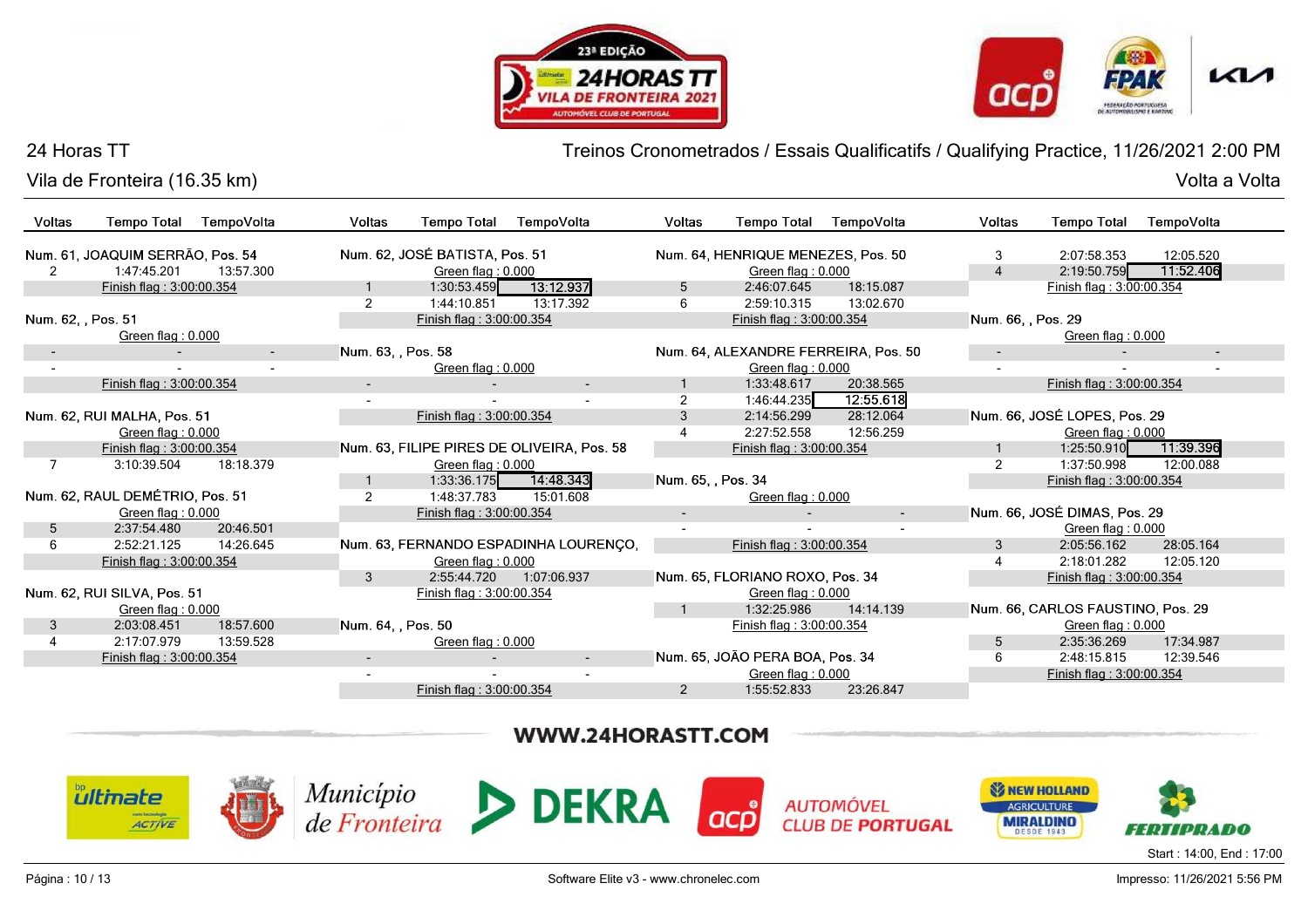![](_page_10_Picture_1.jpeg)

![](_page_10_Picture_2.jpeg)

Vila de Fronteira (16.35 km)

Treinos Cronometrados / Essais Qualificatifs / Qualifying Practice, 11/26/2021 2:00 PM

| Voltas             | <b>Tempo Total</b>                | TempoVolta | Voltas             | <b>Tempo Total</b>                  | TempoVolta                             | Voltas             | <b>Tempo Total</b>               | TempoVolta               | <b>Voltas</b>            | <b>Tempo Total</b>               | TempoVolta  |
|--------------------|-----------------------------------|------------|--------------------|-------------------------------------|----------------------------------------|--------------------|----------------------------------|--------------------------|--------------------------|----------------------------------|-------------|
|                    | Num. 66, CARLOS FAUSTINO, Pos. 29 |            | 8                  | 2:28:13.027                         | 14:08.500                              | 3                  | 2:38:34.615                      | 16:02.301                | Num. 71, Pos. 42         |                                  |             |
|                    | 2:35:36.269                       | 17:34.987  |                    | Finish flag: 3:00:00.354            |                                        |                    | Finish flag: 3:00:00.354         |                          |                          | Green flag: 0.000                |             |
| 6                  | 2:48:15.815                       | 12:39.546  |                    |                                     |                                        |                    |                                  |                          | $\sim$                   |                                  | ٠           |
|                    | Finish flag: 3:00:00.354          |            |                    | Num. 67, FLÁVIO JERÓNIMO, Pos. 48   |                                        | Num. 70, , Pos. 23 |                                  |                          | $\overline{\phantom{a}}$ |                                  |             |
|                    |                                   |            |                    | Green flag: 0.000                   |                                        |                    | Green flag: 0.000                |                          |                          | Finish flag: 3:00:00.354         |             |
| Num. 67, , Pos. 48 |                                   |            |                    | 33:02.753                           | 13:30.320                              | $\sim$             |                                  | $\overline{\phantom{a}}$ |                          |                                  |             |
|                    | Green flag: 0.000                 |            | $\overline{2}$     | 46:16.071                           | 13:13.318                              |                    |                                  |                          |                          | Num. 71, TELMO PINÃO, Pos. 42    |             |
|                    | Finish flag: 3:00:00.354          |            |                    | Finish flag: 3:00:00.354            |                                        |                    | Finish flag: 3:00:00.354         |                          |                          | Green flag: 0.000                |             |
|                    |                                   |            |                    |                                     |                                        |                    |                                  |                          | 3                        | 2:05:17.745                      | 1:21:23.535 |
| $\sim$             | $\sim$                            | $\sim$     | Num. 68, , Pos. 47 |                                     |                                        |                    | Num. 70, CESÁRIO SANTOS, Pos. 23 |                          |                          | 2:24:01.387                      | 18:43.642   |
|                    |                                   |            |                    | Green flag: 0.000                   |                                        |                    | Green flag: 0.000                |                          |                          | Finish flag: 3:00:00.354         |             |
|                    | Num. 67, JOSÉ ROGEIRA, Pos. 48    |            | $\sim$             |                                     | $\sim$                                 | 4                  | 2:20:34.473                      | 18:14.987                |                          |                                  |             |
|                    | Green flag: 0.000                 |            |                    |                                     |                                        | 5                  | 2:32:02.225                      | 11:27.752                |                          | Num. 71, LUDGERO SANTOS, Pos. 42 |             |
| 9                  | 2:52:03.203                       | 23:50.176  |                    | Finish flag: 3:00:00.354            |                                        | 6                  | 2:43:23.957                      | 11:21.732                |                          | Green flag: 0.000                |             |
|                    | Finish flag: 3:00:00.354          |            |                    |                                     |                                        |                    | 2:55:22.471                      | 11:58.514                |                          | 31:43.183                        | 12:14.263   |
| 10 <sup>1</sup>    | 3:04:45.896                       | 12:42.693  |                    | Num. 68, ISMAEL MARGARIDO, Pos. 47  |                                        |                    | Finish flag: 3:00:00.354         |                          | 2                        | 43:54.210                        | 12:11.027   |
|                    |                                   |            |                    | Green flag: 0.000                   |                                        |                    |                                  |                          |                          | Finish flag: 3:00:00.354         |             |
|                    | Num. 67, MARCO SOUSA, Pos. 48     |            |                    | Finish flag: 3:00:00.354            |                                        |                    | Num. 70, RUI LOPES, Pos. 23      |                          |                          |                                  |             |
|                    | Green flag: 0.000                 |            | 4                  | 3:10:10.931                         | 31:36.316                              |                    | Green flag: 0.000                |                          | Num. 72, , Pos. 18       |                                  |             |
| 3                  | 1:12:02.310                       | 25:46.239  |                    |                                     |                                        | $\overline{2}$     | 1:49:46.580                      | 18:08.899                |                          | Green flag: 0.000                |             |
|                    | 1:25:26.069                       | 13:23.759  |                    |                                     | Num. 68, FILIPE ANDRÉ MARQUES, Pos. 47 | 3                  | 2:02:19.486                      | 12:32.906                | $\overline{\phantom{a}}$ |                                  | $\sim$      |
| 5                  | 1:38:44.615                       | 13:18.546  |                    | Green flag: 0.000                   |                                        |                    | Finish flag: 3:00:00.354         |                          |                          |                                  |             |
|                    | Finish flag: 3:00:00.354          |            |                    |                                     | 34:58.703 12:35.623                    |                    |                                  |                          |                          | Finish flag: 3:00:00.354         |             |
|                    |                                   |            |                    | Finish flag: 3:00:00.354            |                                        |                    | Num. 70, JOEL MARRAZES, Pos. 23  |                          |                          |                                  |             |
|                    | Num. 67, LUÍS CORREIA, Pos. 48    |            |                    |                                     |                                        |                    | Green flag: 0.000                |                          |                          | Num. 72, ERIC DARNE, Pos. 18     |             |
|                    | Green flag: 0.000                 |            |                    | Num. 68, VÍTOR MATOS LOPES, Pos. 47 |                                        |                    | 1:31:37.681                      | 12:06.511                |                          | Green flag: 0.000                |             |
| 6                  | 1:59:53.002                       | 21:08.387  |                    | Green flag: 0.000                   |                                        |                    | Finish flag: 3:00:00.354         |                          | $\overline{4}$           | 1:37:21.391                      | 37:42.243   |
|                    | 2:14:04.527                       | 14:11.525  | $\overline{2}$     | 2:22:32.314                         | 1:47:33.611                            |                    |                                  |                          | 5                        | 1:50:33.818                      | 13:12.427   |

# WWW.24HORASTT.COM

![](_page_10_Picture_9.jpeg)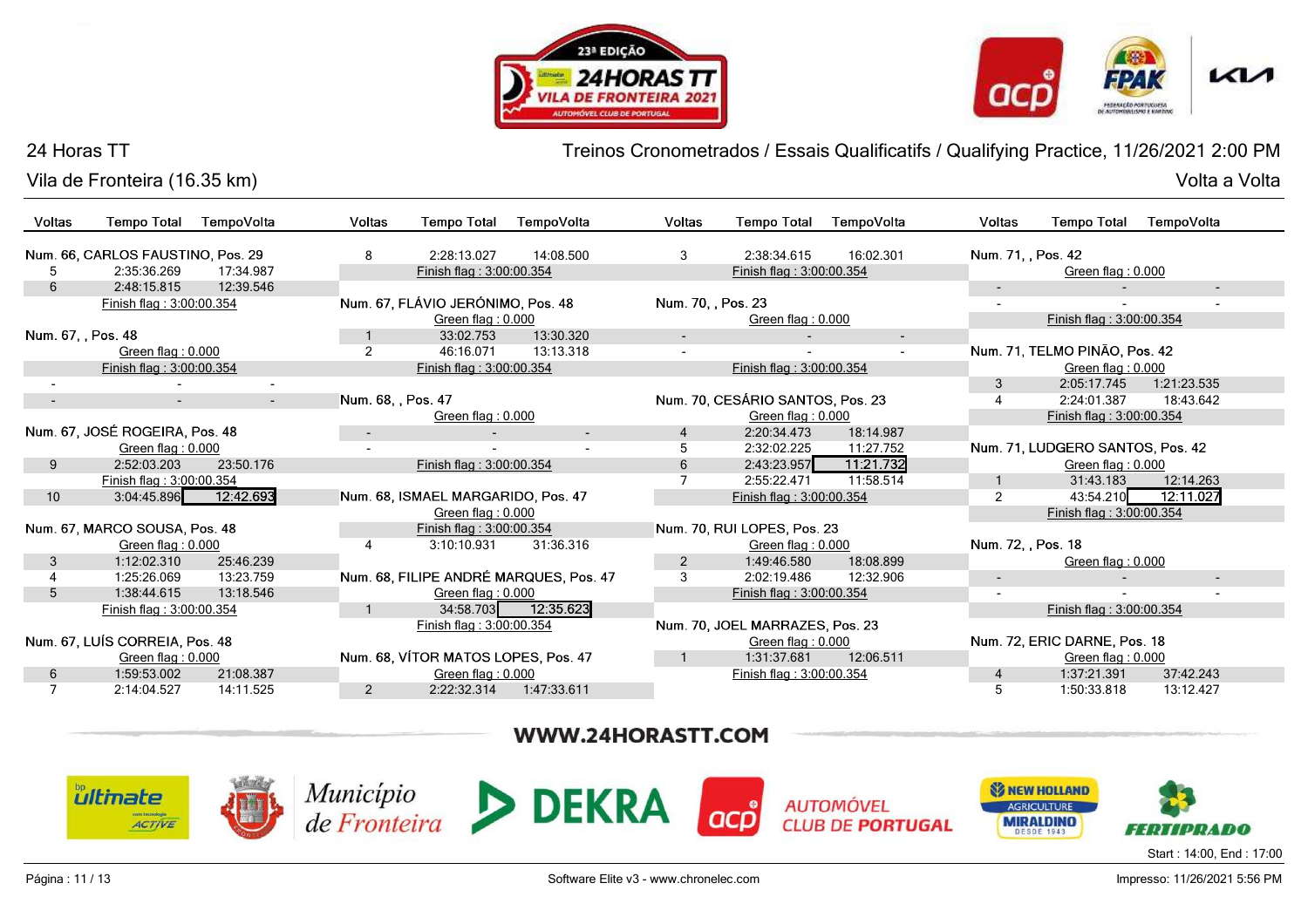![](_page_11_Picture_1.jpeg)

![](_page_11_Picture_2.jpeg)

Vila de Fronteira (16.35 km)

Treinos Cronometrados / Essais Qualificatifs / Qualifying Practice, 11/26/2021 2:00 PM

Volta a Volta Volta a Volta

| Voltas                   | <b>Tempo Total</b>                                       | TempoVolta                                | Voltas         | <b>Tempo Total</b>            | TempoVolta                            | Voltas | <b>Tempo Total</b> | TempoVolta              | Voltas                | <b>Tempo Total</b> | TempoVolta                   |
|--------------------------|----------------------------------------------------------|-------------------------------------------|----------------|-------------------------------|---------------------------------------|--------|--------------------|-------------------------|-----------------------|--------------------|------------------------------|
|                          | Num. 72, ERIC DARNE, Pos. 18<br>Finish flag: 3:00:00.354 |                                           | 8              | 3:10:20.681                   | 11:55.671                             |        |                    |                         |                       |                    |                              |
|                          |                                                          |                                           |                | Num. 76, MICHAEL CAZE, Pos. 9 |                                       |        |                    |                         |                       |                    |                              |
|                          | Num. 72, SÉBASTIEN GUIGNARD, Pos. 18                     |                                           |                | Green flag: 0.000             |                                       |        |                    |                         |                       |                    |                              |
|                          | Green flag: 0.000                                        |                                           | $\overline{4}$ | 2:14:14.890                   | 31:05.516                             |        |                    |                         |                       |                    |                              |
| $\mathbf{1}$             | 36:55.767                                                | 11:12.219                                 | 5              | 2:25:49.224                   | 11:34.334                             |        |                    |                         |                       |                    |                              |
| 2                        | 47:54.485                                                | 10:58.718                                 |                | Finish flag: 3:00:00.354      |                                       |        |                    |                         |                       |                    |                              |
| $\mathbf{3}$             | 59:39.148                                                | 11:44.663                                 |                |                               |                                       |        |                    |                         |                       |                    |                              |
|                          | Finish flag: 3:00:00.354                                 |                                           |                |                               |                                       |        |                    |                         |                       |                    |                              |
| Num. 76, , Pos. 9        |                                                          |                                           |                |                               |                                       |        |                    |                         |                       |                    |                              |
|                          | Green flag: 0.000                                        |                                           |                |                               |                                       |        |                    |                         |                       |                    |                              |
|                          | Finish flag: 3:00:00.354                                 |                                           |                |                               |                                       |        |                    |                         |                       |                    |                              |
| $\overline{\phantom{a}}$ |                                                          | $\sim$                                    |                |                               |                                       |        |                    |                         |                       |                    |                              |
| $\overline{\phantom{a}}$ | $\sim$                                                   | $\overline{a}$                            |                |                               |                                       |        |                    |                         |                       |                    |                              |
|                          |                                                          |                                           |                |                               |                                       |        |                    |                         |                       |                    |                              |
|                          | Num. 76, SEBASTIEN URRUTIA, Pos. 9                       |                                           |                |                               |                                       |        |                    |                         |                       |                    |                              |
| $\overline{1}$           | Green flag: 0.000<br>22:31.230                           | 10:56.768                                 |                |                               |                                       |        |                    |                         |                       |                    |                              |
|                          | Finish flag: 3:00:00.354                                 |                                           |                |                               |                                       |        |                    |                         |                       |                    |                              |
|                          |                                                          |                                           |                |                               |                                       |        |                    |                         |                       |                    |                              |
|                          | Green flag: 0.000                                        | Num. 76, JEREMIE WARNIA DE ZARZECKI, Pos. |                |                               |                                       |        |                    |                         |                       |                    |                              |
| $\overline{2}$           | 1:32:29.187                                              | 1:09:57.957                               |                |                               |                                       |        |                    |                         |                       |                    |                              |
| 3                        | 1:43:09.374                                              | 10:40.187                                 |                |                               |                                       |        |                    |                         |                       |                    |                              |
| 6                        | 2:48:11.332                                              | 22:22.108                                 |                |                               |                                       |        |                    |                         |                       |                    |                              |
| $\overline{7}$           | 2:58:25.010                                              | 10:13.678                                 |                |                               |                                       |        |                    |                         |                       |                    |                              |
|                          | Finish flag: 3:00:00.354                                 |                                           |                |                               |                                       |        |                    |                         |                       |                    |                              |
|                          |                                                          |                                           |                |                               |                                       |        |                    |                         |                       |                    |                              |
|                          |                                                          |                                           |                |                               | WWW.24HORASTT.COM                     |        |                    |                         |                       |                    |                              |
|                          |                                                          |                                           |                |                               |                                       |        |                    |                         |                       |                    |                              |
|                          | <b><i><u>ultinate</u></i></b>                            |                                           |                |                               | $Municipio$ <b>DEKRA</b>              |        |                    |                         | <b>SI NEW HOLLAND</b> |                    |                              |
|                          | com tecnologi                                            |                                           |                |                               |                                       |        |                    | <b>AUTOMÓVEL</b>        | AGRICULTURE           |                    |                              |
|                          | <b>ACTIVE</b>                                            |                                           |                |                               |                                       |        |                    | <b>CLUB DE PORTUGAL</b> | <b>MIRALDINO</b>      |                    | <b>FERTIPRADO</b>            |
|                          |                                                          |                                           |                |                               |                                       |        |                    |                         |                       |                    |                              |
|                          |                                                          |                                           |                |                               |                                       |        |                    |                         |                       |                    | Start: 14:00, End: 17:00     |
| Página: 12 / 13          |                                                          |                                           |                |                               | Software Elite v3 - www.chronelec.com |        |                    |                         |                       |                    | Impresso: 11/26/2021 5:56 PM |